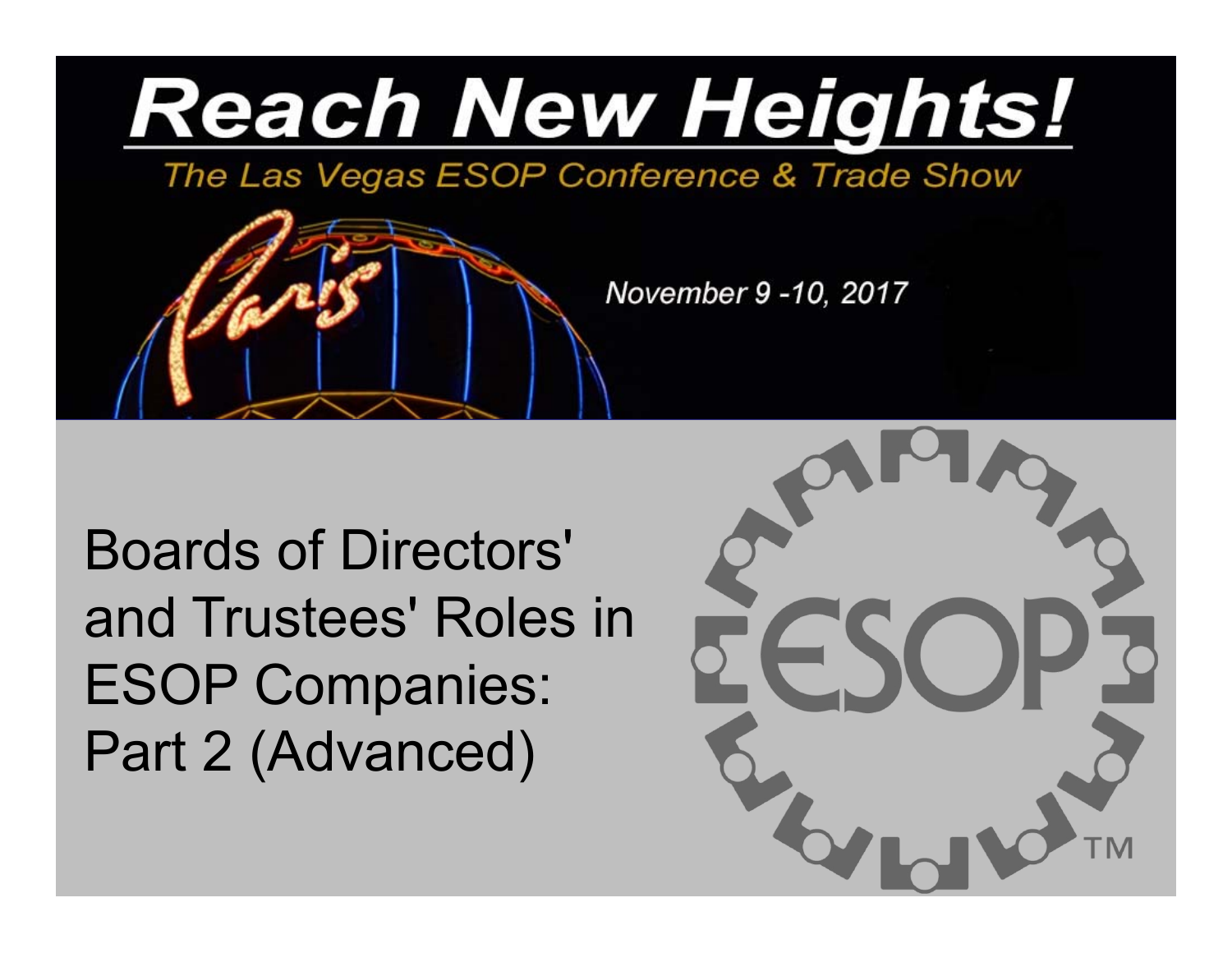## Preface

- $\blacksquare$  Please fill out a session evaluation form and drop it off at the table outside of this room
- $\mathcal{L}_{\mathcal{A}}$  Your feedback on topics and presenters is important and will be used to develop subsequent TEA programs
- $\mathcal{L}_{\mathcal{A}}$ Take a moment to silence your cell phone
- $\mathbf{u}$  Remember to get your CPE sheet stamped before and after each session for CPE credit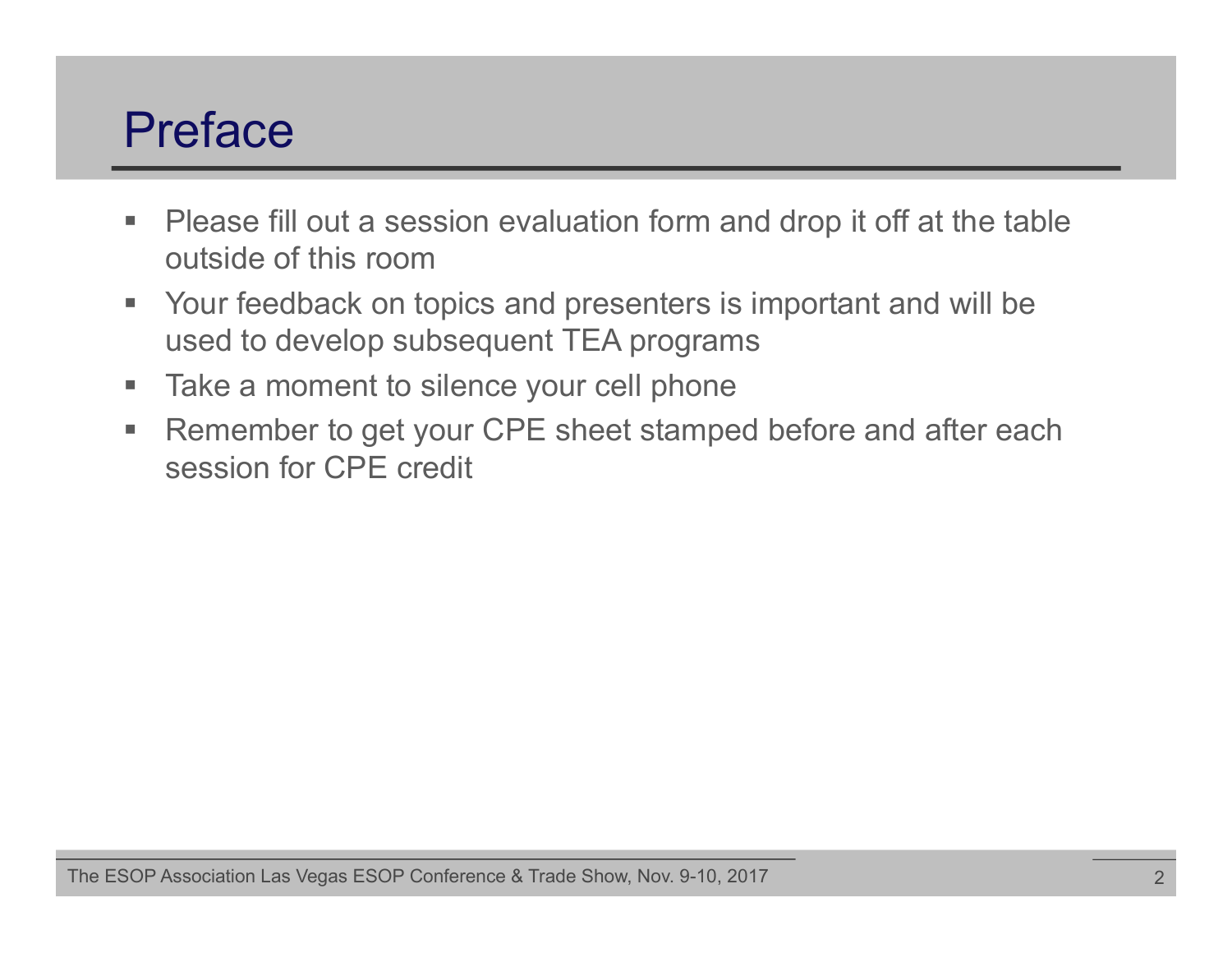## Corporate and ESOP Structure

- $\blacksquare$ Board elected by all shareholders, including ESOP
- $\Box$ ESOP Plan Administrator selected by Board  $\square$ 
	- Can be a committee separate from Board
	- Can be Board itself (either intentionally or by default)
- ш Trustee selected, monitored and removed by Board
- $\blacksquare$  Trustee may be discretionary, or directed by ESOP Plan Administrator or participants. Must be directed by participants with respect to allocated shares on certain major corporate events.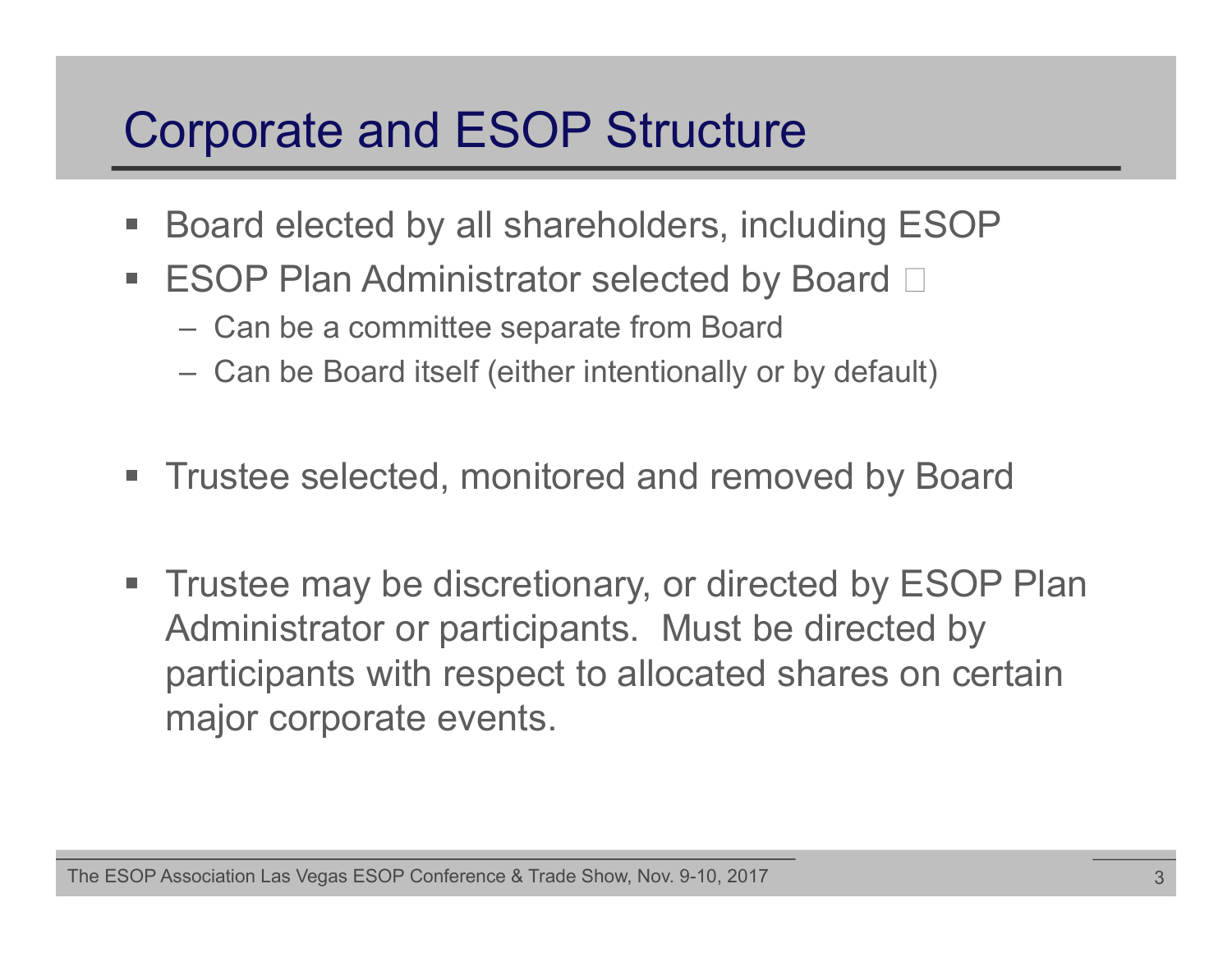#### Attachment C: Interface Tools for Exercising Mutual Oversight

| <b>Board Responsibility</b><br>u                                                                                                                           | <b>Interface Tools</b>                                                                                                                                                                                                                               | <b>Trustee Responsibility</b>                                                                                                  |
|------------------------------------------------------------------------------------------------------------------------------------------------------------|------------------------------------------------------------------------------------------------------------------------------------------------------------------------------------------------------------------------------------------------------|--------------------------------------------------------------------------------------------------------------------------------|
| General Oversight of Trustee                                                                                                                               | Board & Trustee Governance Charters<br>٠<br><b>Financial Statements</b><br><b>Board Meeting Minutes</b><br>٠<br>Annual Financial Audit of Company & Trust<br><b>Chair/Trustee Meetings</b><br>٠<br>Attend Trustee and Board Meetings as invited<br>٠ | General Oversight of Board                                                                                                     |
| Understand Valuation Process & qualifications<br>of Valuation Consultants                                                                                  | <b>Valuation Report</b><br>Conference of the Trustee, Board, and the<br>٠<br><b>Valuation Consultant</b>                                                                                                                                             | Valuation<br>Select & engage Valuation Consultants<br>Determine Company Fair Market Value<br>۰                                 |
| Establish executive compensation practices that<br>are in the best interests of the company and its<br>stakeholders                                        | <b>Executive Comp Philosophy &amp; Practices</b><br>documents<br><b>Executive Compensation Benchmark Surveys</b><br>٠                                                                                                                                | Understand Board-approved compensation plans<br>and their alignment with shareholder interests                                 |
| Evaluate & consider serious offers to purchase<br>the company                                                                                              | Board notification to Trustee of serious offers<br>٠<br>under consideration to purchase the company<br>or a substantial portion thereof<br>Board Policy for Unsolicited Offers<br>٠                                                                  | Understand serious purchase offers as presented by<br>the Board in accordance with its Policy for<br><b>Unsolicited Offers</b> |
| Consider & approve acquisitions of other<br>companies or lines of business                                                                                 | <b>Opportunity Summary documents</b><br>٠                                                                                                                                                                                                            | Understand the purpose & projected value of<br>acquisitions the Board is considering                                           |
| Assure Plan compliance & financial viability<br>Monitor Plan Administrator<br>Repurchase liability and funding Plan<br>ESOP distribution policy compliance | Independent audits of ESOP and company<br><b>ESOP</b> distribution policy                                                                                                                                                                            | Monitor ESOP Plan compliance                                                                                                   |
| CEO succession                                                                                                                                             | CEO Succession Plan description documents<br>٠                                                                                                                                                                                                       | Verify that Board has a plan underway                                                                                          |
| Succession Plan Guidance & Approval                                                                                                                        | <b>Succession Plan Documents</b>                                                                                                                                                                                                                     | Review & Understand Succession Plans                                                                                           |
| Leadership development                                                                                                                                     | Corporate Leadership Development Plan<br>٠                                                                                                                                                                                                           | Verify that company has a plan underway                                                                                        |
| Board performance assessment                                                                                                                               | Board 's self-assessment process<br>٠                                                                                                                                                                                                                | Verify that the board has such a process                                                                                       |
| Board governance clarity & policy development                                                                                                              | <b>Board Governance documents</b><br>Board Governance development agenda<br>٠                                                                                                                                                                        | Understand governance policies and provide input<br>on Board selection & corporate governance matters                          |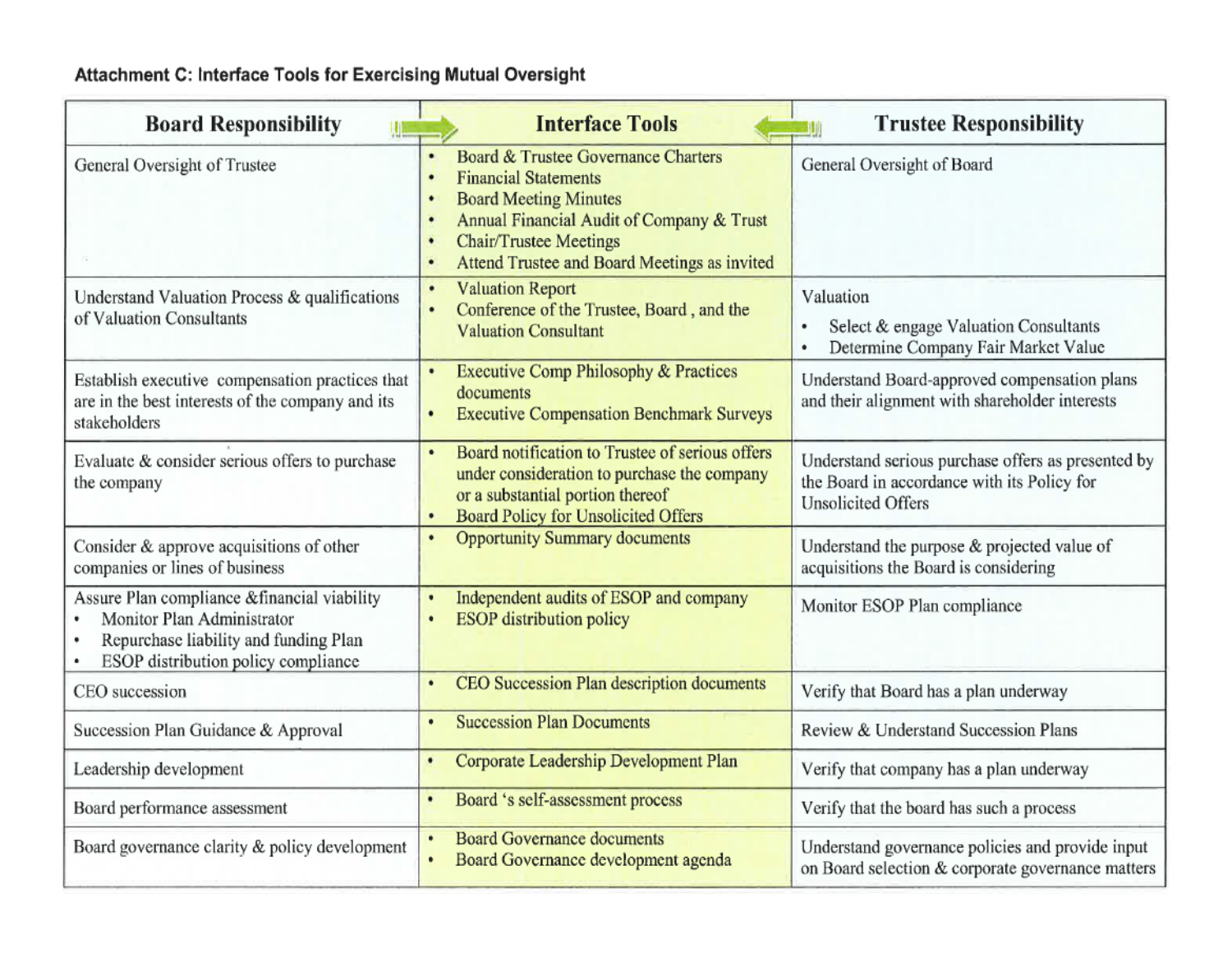## Corporate Fiduciary Standard

- $\blacksquare$  Board's duties determined under applicable State corporate law
- $\blacksquare$  Business Judgment Rule (Delaware and most other States)
	- Generally, the court will not review the business decisions of directors who performed their duties (1) in good faith; (2) with the care that an ordinarily prudent person\* in a like position would exercise under similar circumstances ("Duty of Care"); and (3) in a manner the directors reasonably believe to be in the best interests of the corporation ("Duty of Loyalty")  $\Box$  Burden of proof is on challenger (shareholder) to overcome presumption
- T. \*the "prudent person" standard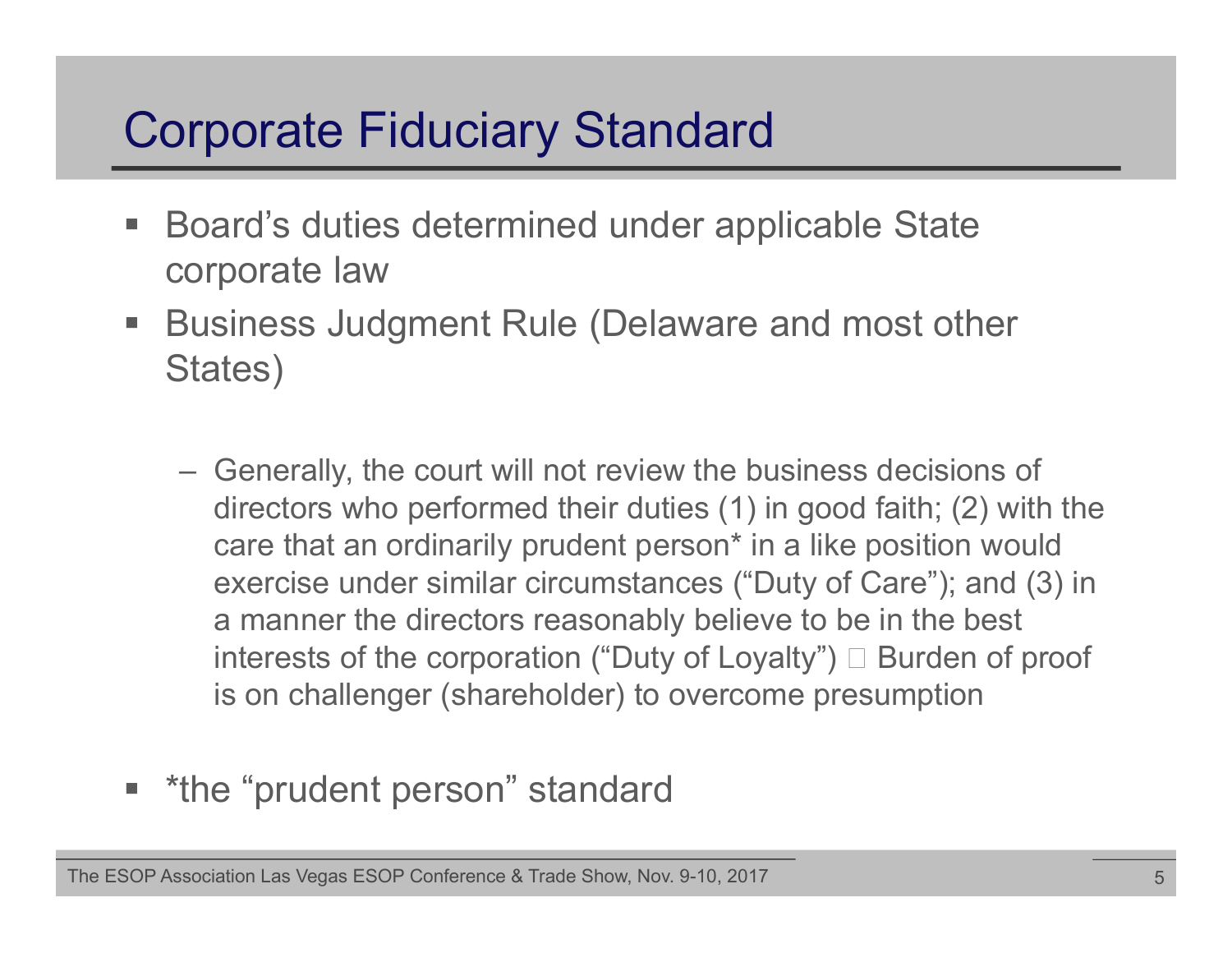## Corporate Governance

- $\blacksquare$  Shareholders / Trustee – Trustee acts on behalf of ESOP as a shareholder. In a majority or 100% ESOP company, the ESOP is the controlling shareholder. Primary responsibility is to elect the Board of Directors; and to approve of disapprove certain major corporate events
- F Board of Directors – Board acts on behalf of all shareholders, including the ESOP. The company's governing body, the Board is responsible for hiring and evaluating senior management, particularly the CEO, and selecting the Trustee
- $\overline{\phantom{a}}$ Management – Runs the company's day-to-day operations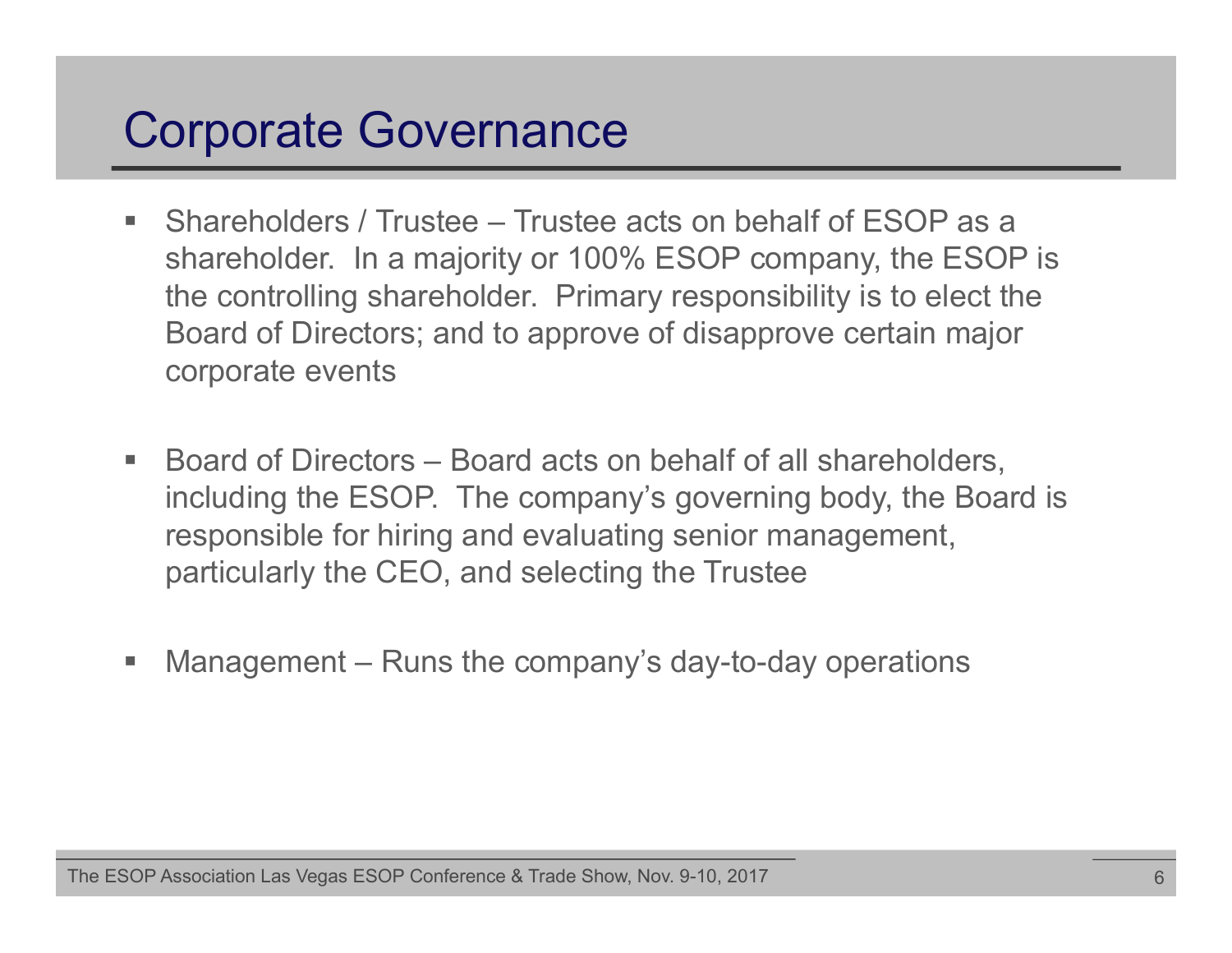## Corporate Governance

- $\blacksquare$ ■ Consideration of interests of stakeholders other than stockholders –
	- Owners of synthetic equity
	- Debt holders
	- Local community
	- Local charities
- $\mathcal{L}_{\mathcal{A}}$  Consideration of non-financial interests of employees
	- Working conditions
	- Unionization
	- Perpetuation of employee ownership (sustainability)
- $\blacksquare$ Comparison with "B Corporations"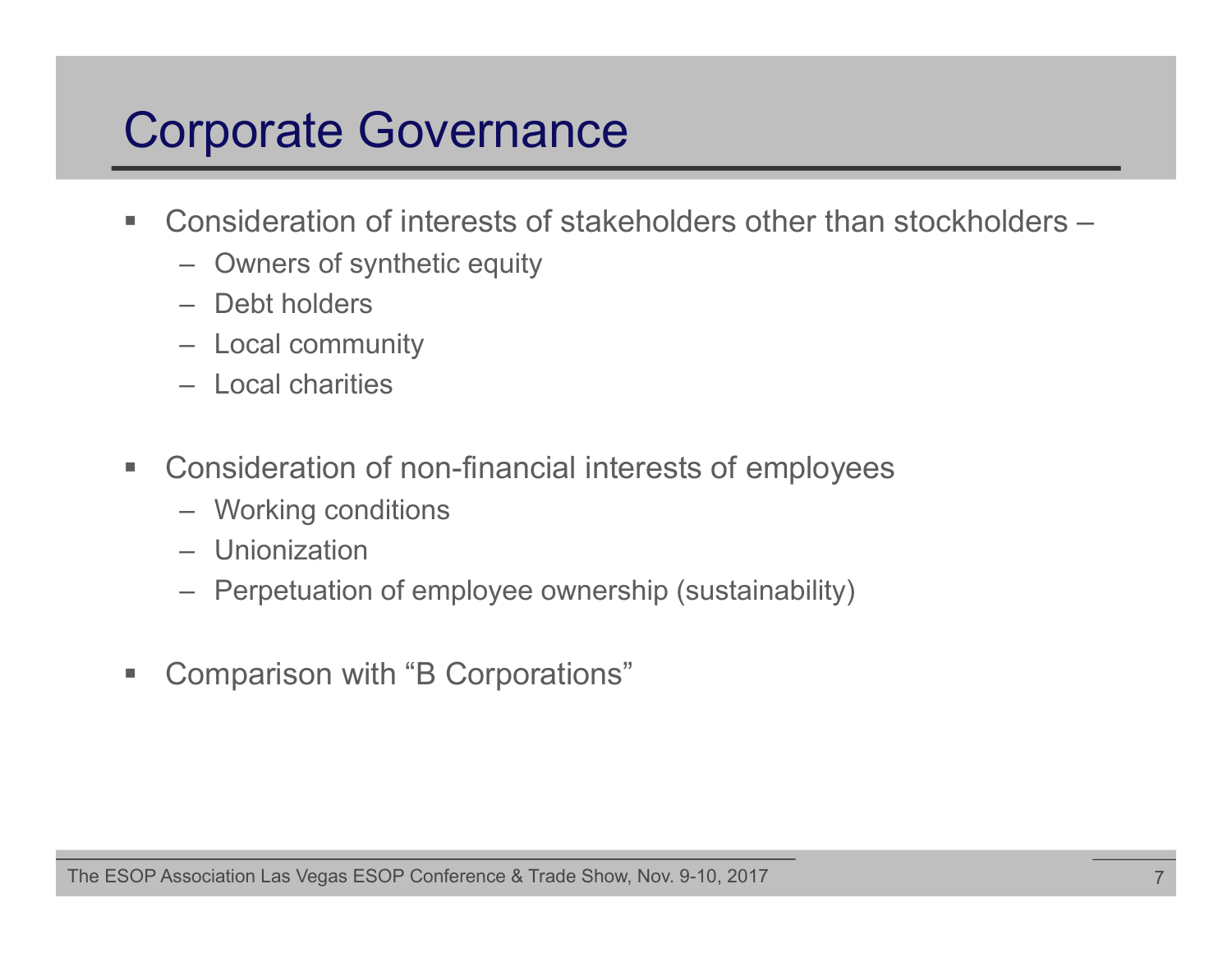## Role of Board of Directors

- $\blacksquare$ Grow shareholder value
- **Set corporate goals and strategy**
- Appoint, monitor, and remove officers and ESOP Trustee
- **Appoint ESOP Plan Administrator**
- **Advise CEO and management**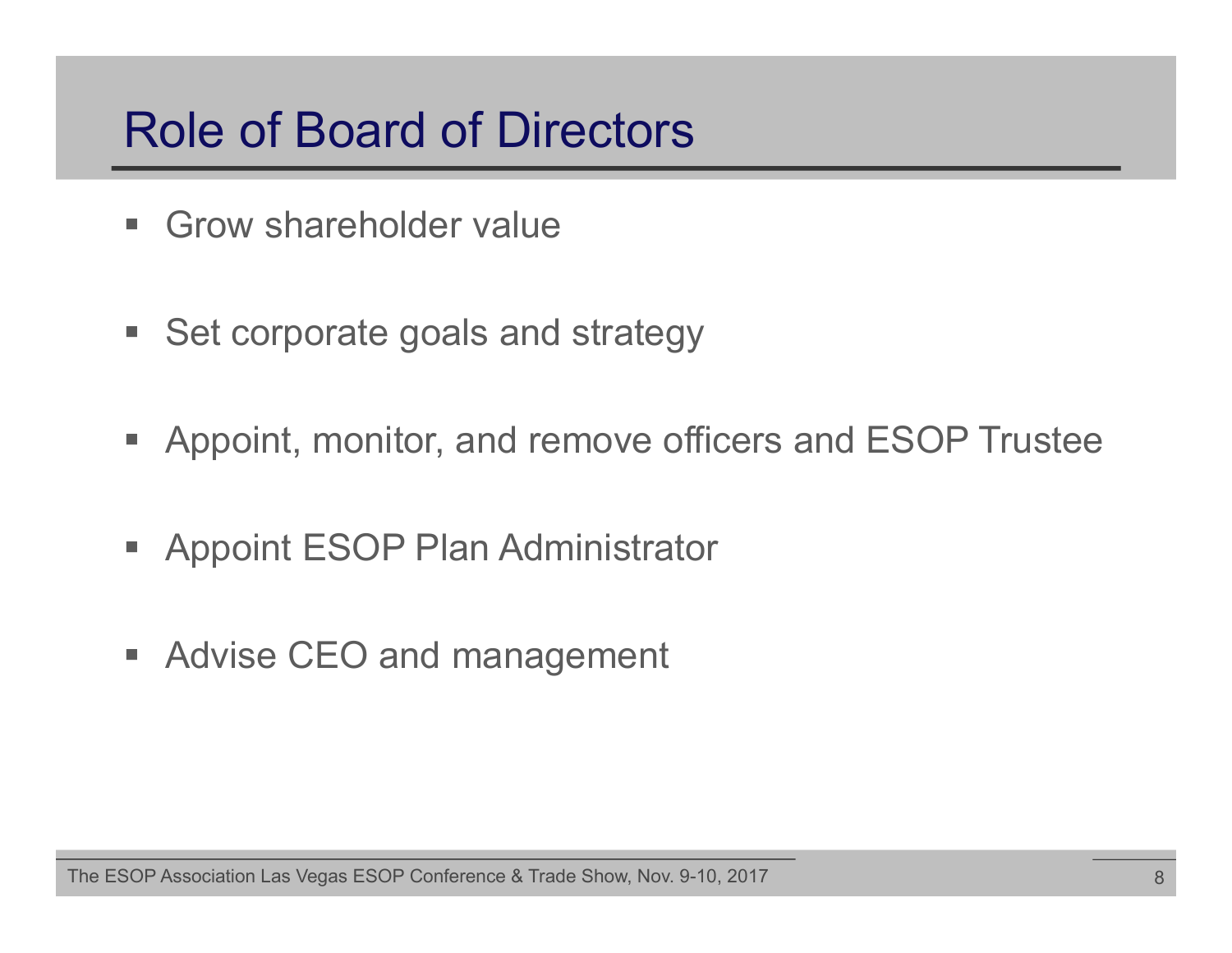## Role of Board of Directors (cont'd.)

- **Evaluate and approve significant corporate transactions,** including merger of the company or sale of its assets
- **Review corporate financial statements**
- **Evaluate senior officers' performance**
- **Facilitate succession planning**
- **Determine senior officer compensation**
- **Establish corporate standards and conduct**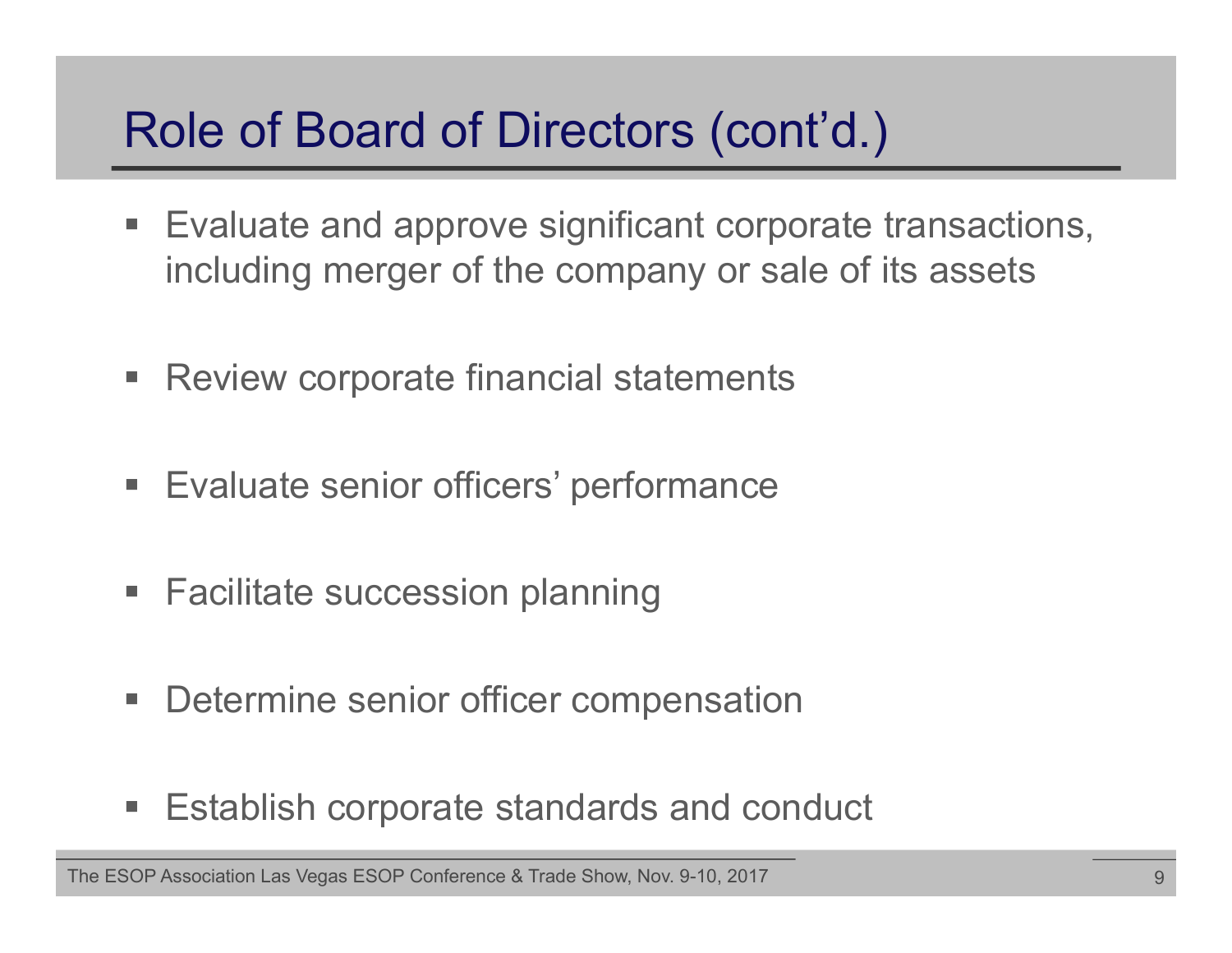## Key Board of Directors Committees

- T. Audit / Finance Committee: Responsible for approving financial statements, audits, and financial projections
- T. Compensation Committee: Responsible for determining compensation of Board and Executive Management
- $\mathbb{R}^n$  Governance / Nominating Committee: Responsible for committee structure, regulatory compliance and delineation of Board and management responsibilities, and director nominations
- Not all committees are applicable or possible in every ESOP company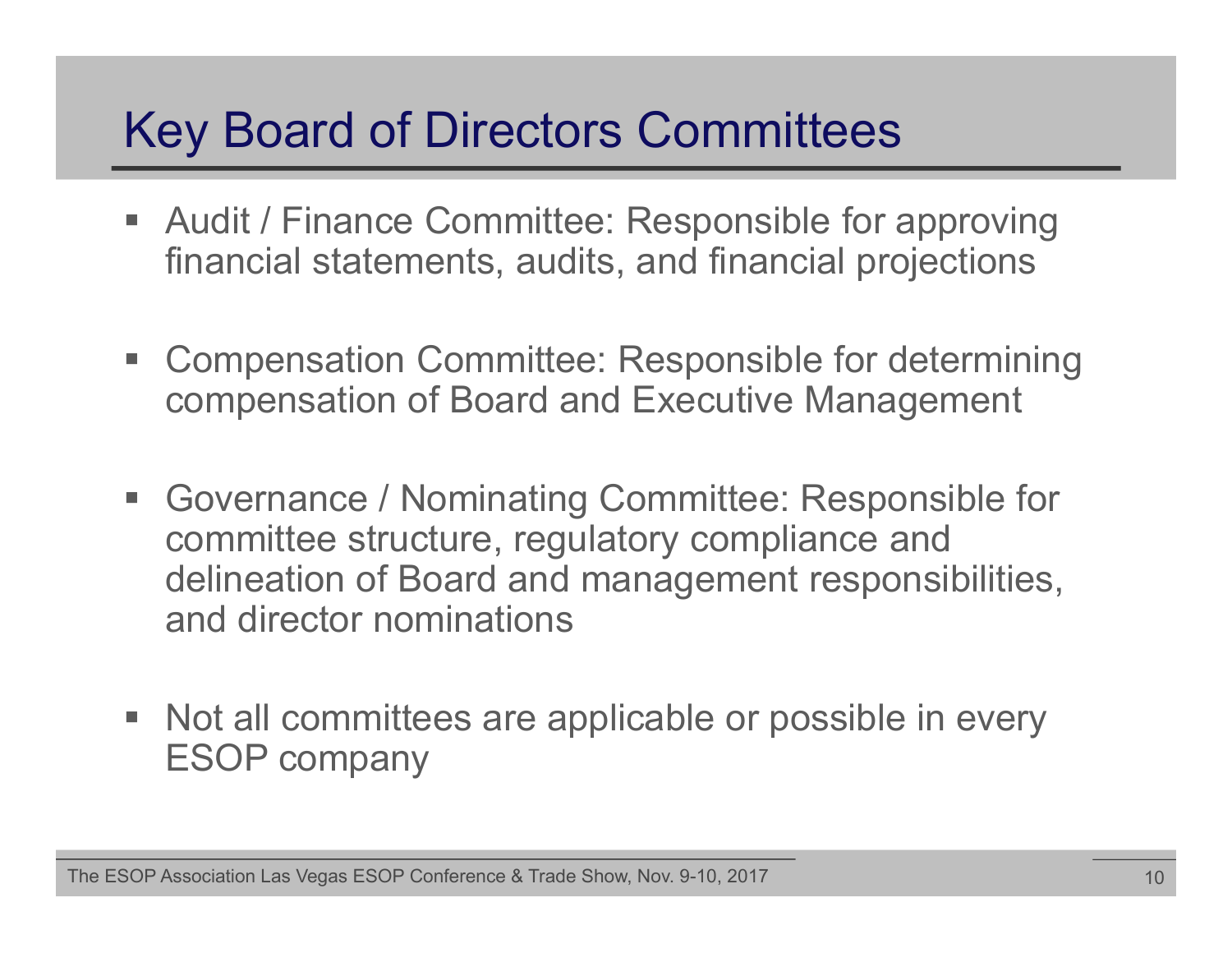## Board Selection of ESOP Trustee

Appointing ESOP trustee

- in 1 Who should serve as trustee?
- F Corporate insider(s)?
- $\overline{\phantom{a}}$ Shareholder(s)/seller(s)?
- $\blacksquare$ Board member(s)?
- $\blacksquare$ Outside advisor(s)/individual(s)?
- **The State**  Institutional trustee?
	- More than one? (if not institutional)
	- Dealing with conflicts of interest
	- Directed vs. discretionary trustees

Monitoring and Removal of trustee

Because these duties are defined by ERISA, in carrying out these duties, the Board is held to the ERISA fiduciary standard (see next slide)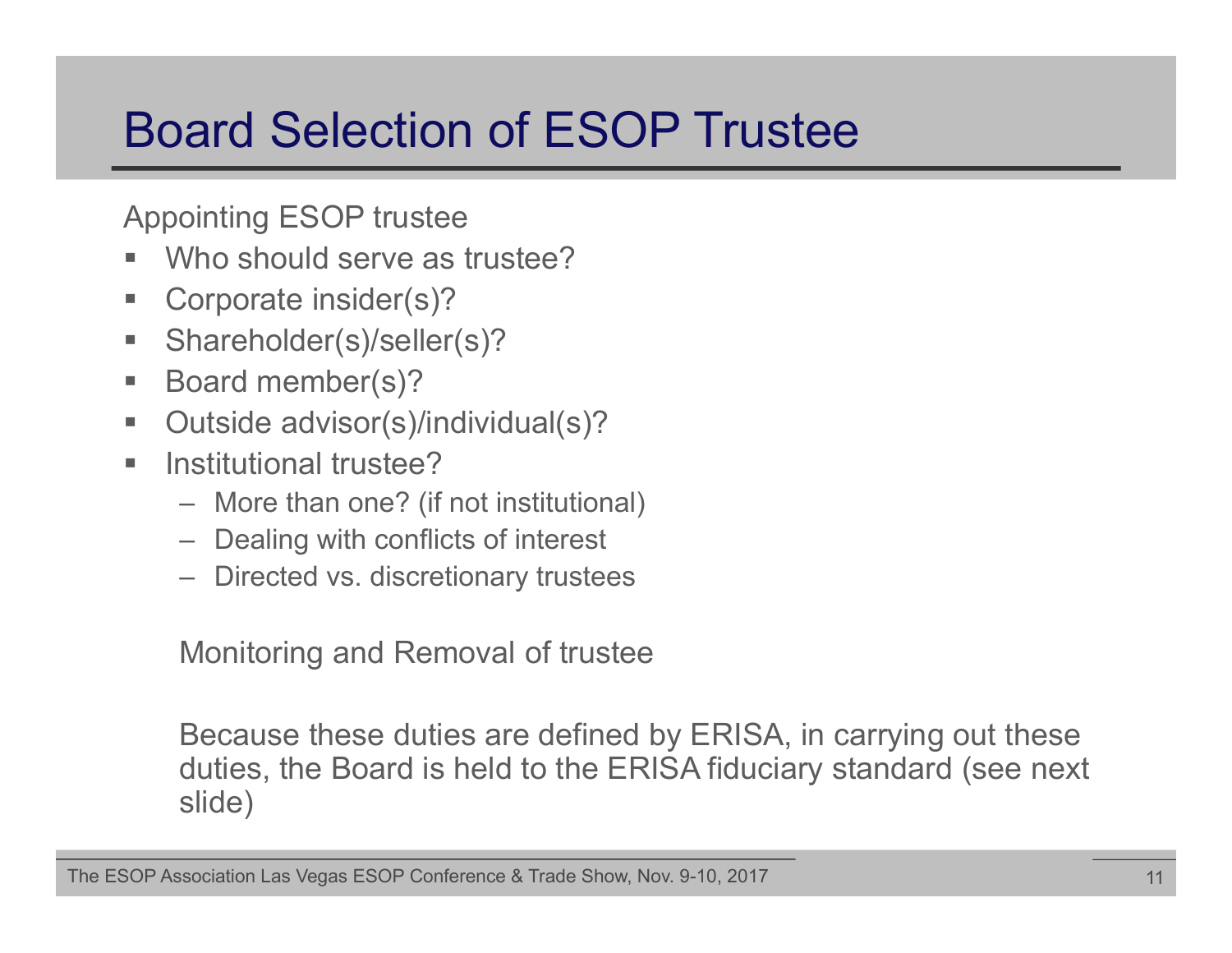## ERISA Fiduciary Standards

- $\blacksquare$ ERISA fiduciaries must act:
- $\Box$  Solely in the interest of plan participants and beneficiaries;
- **For the exclusive purpose of providing benefits to** participants and beneficiaries;
- With the care, skill, prudence, and diligence under the circumstances then prevailing that a prudent person acting in a like capacity and familiar with such matters\* would use in the conduct of an enterprise of like character and with like aims;
- In conformance with (1) ERISA; and (2) the Plan and Trust documents \*the "prudent expert" standard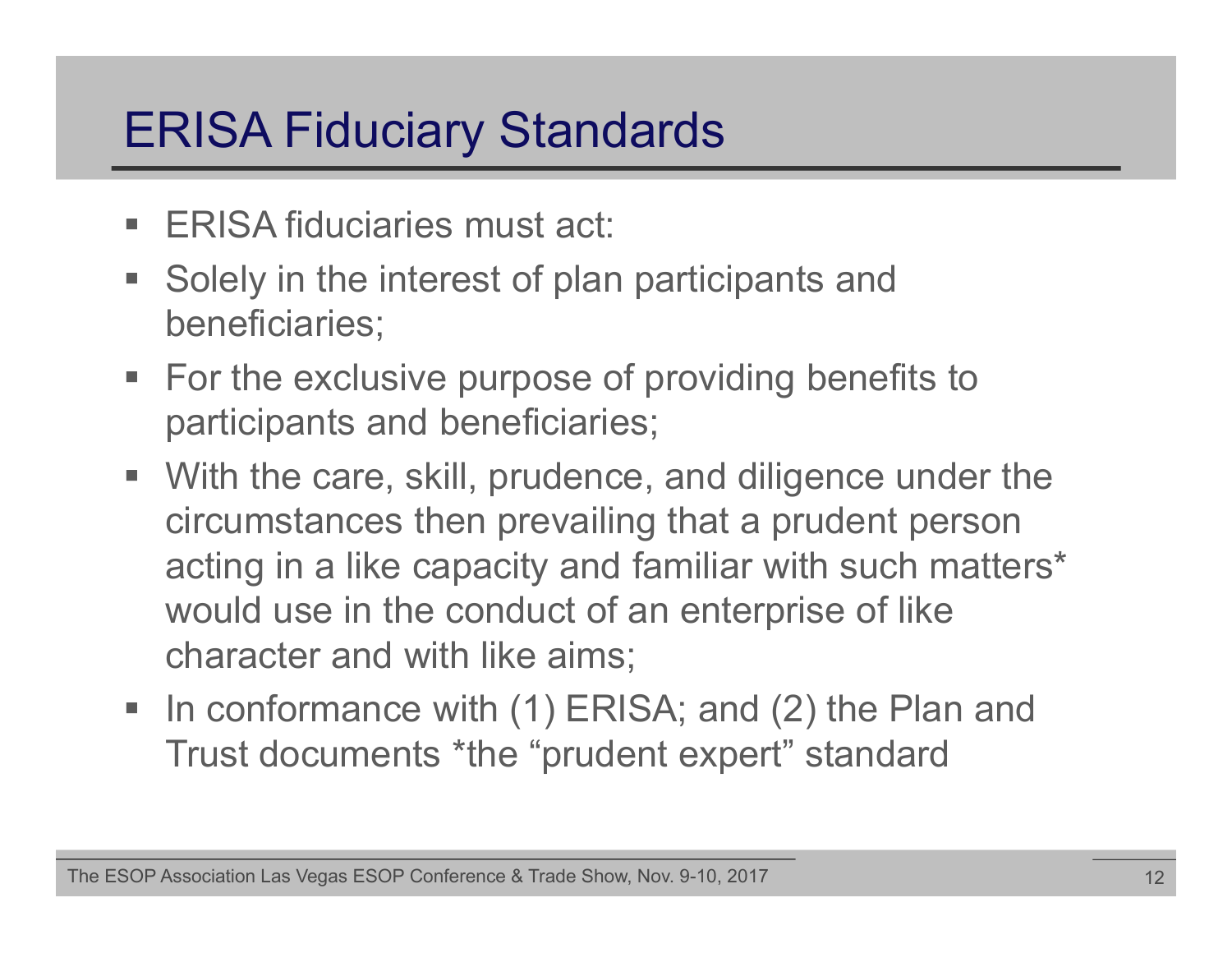## Role of Trustee

- П Elect the Board of Directors
- ш Comply with ERISA fiduciary duties and avoid prohibited transactions
- $\mathbb{R}^n$  Determine share value and monitor performance of ESOP's shares
- **Hire independent qualified advisors, including appraiser**
- $\mathbb{R}^n$  Act as a shareholder, including voting stock and responding to offers
- **Ensure plan is operated according to plan document**
- $\blacksquare$ Monitor Board performance?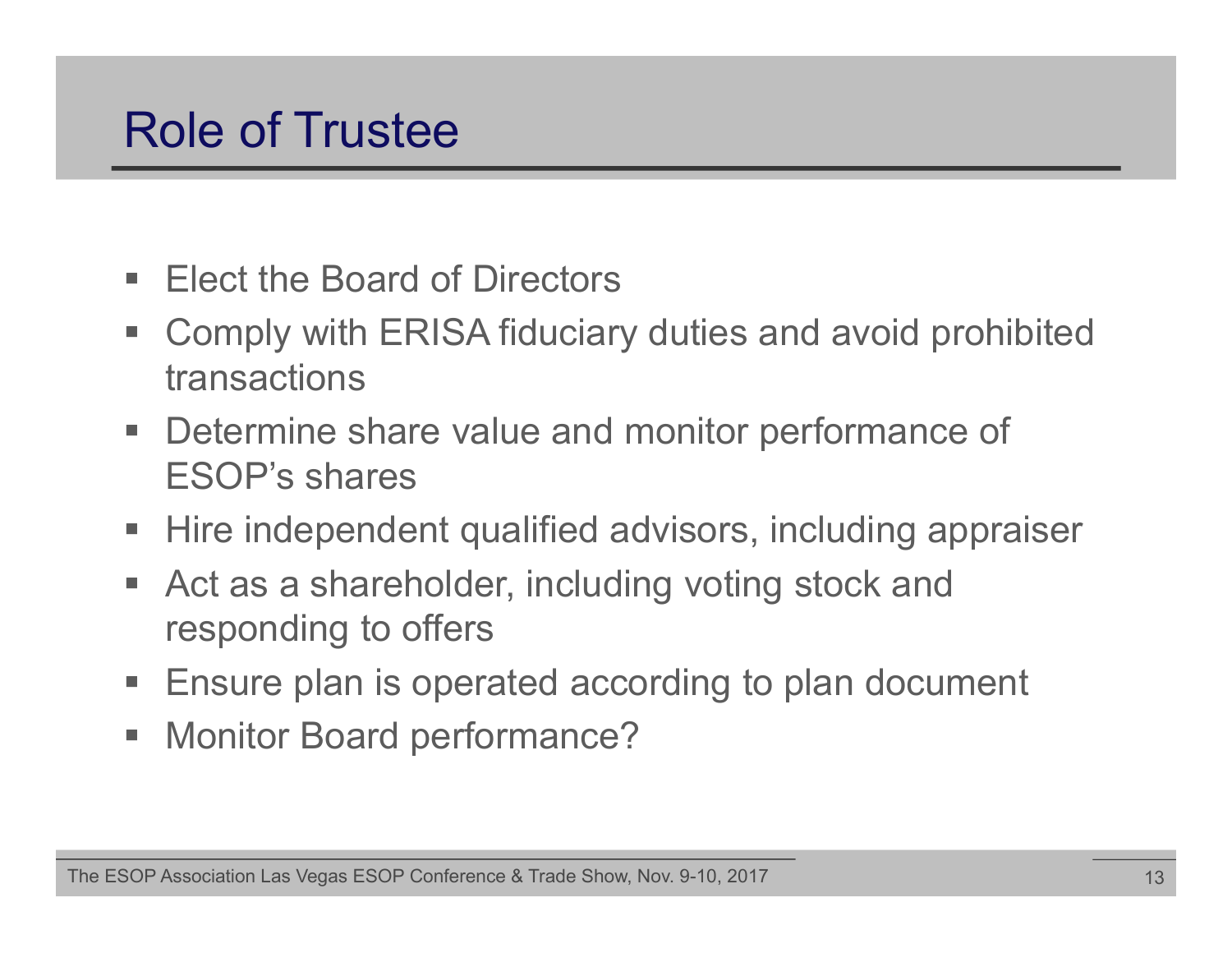## Voting of ESOP Shares – Trustee's Role

#### Electing the Directors

Directed vs. Discretionary Trustees

Extraordinary transactions

- merger
- consolidation
- Recapitalization
- Reclassification
- **Liquidation**
- Dissolution
- sale of substantially all assets of a trade or business
- such similar transaction as the Secretary may prescribe in regulations

The Trustee as election monitor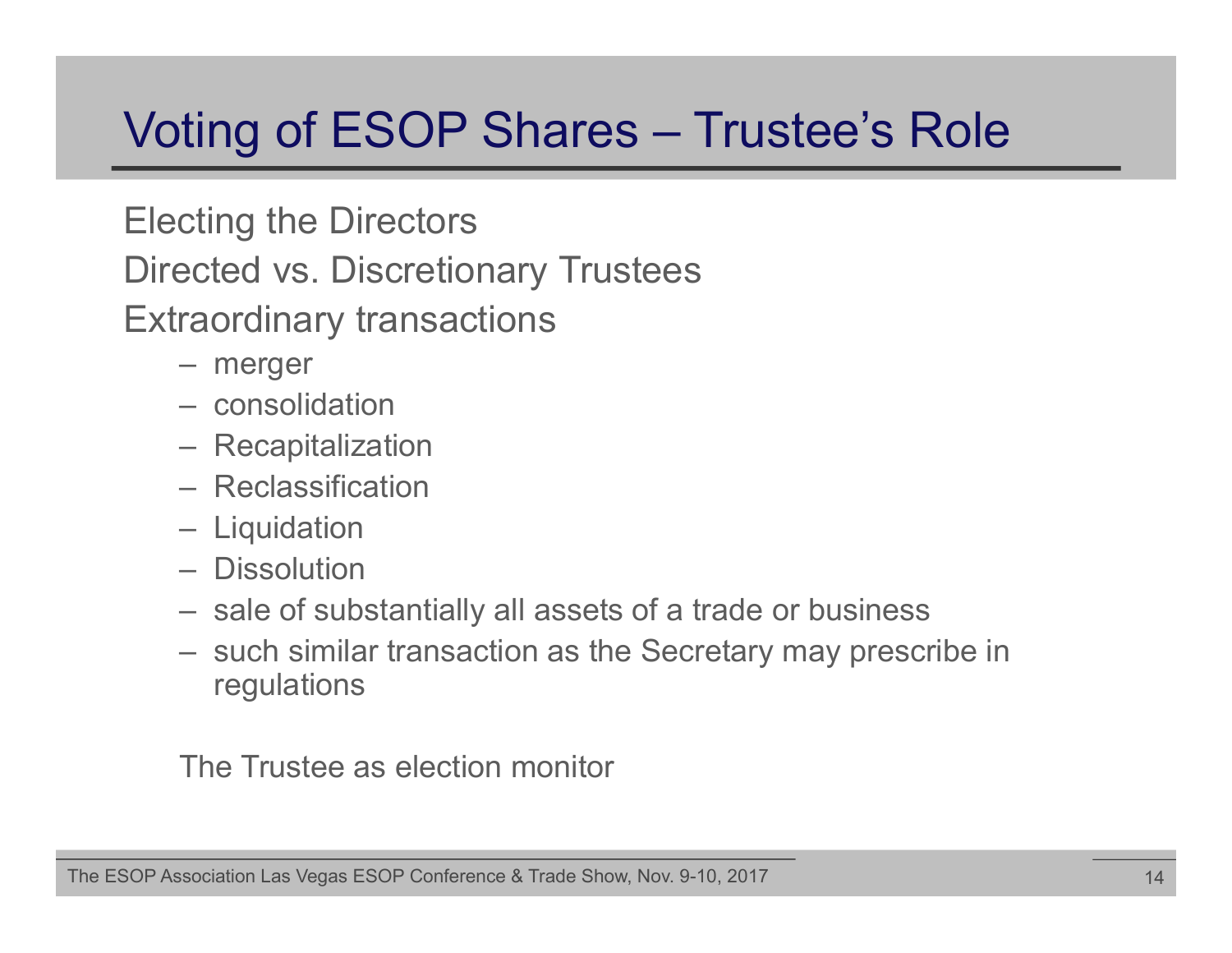## Monitoring Board Performance

Representation on Board?

General Review

- meetings and minutes
- financial statements

Specific Areas of Concern

- related-party transactions
- executive compensation
- stock issuances
- Acquisitions
- repurchase liability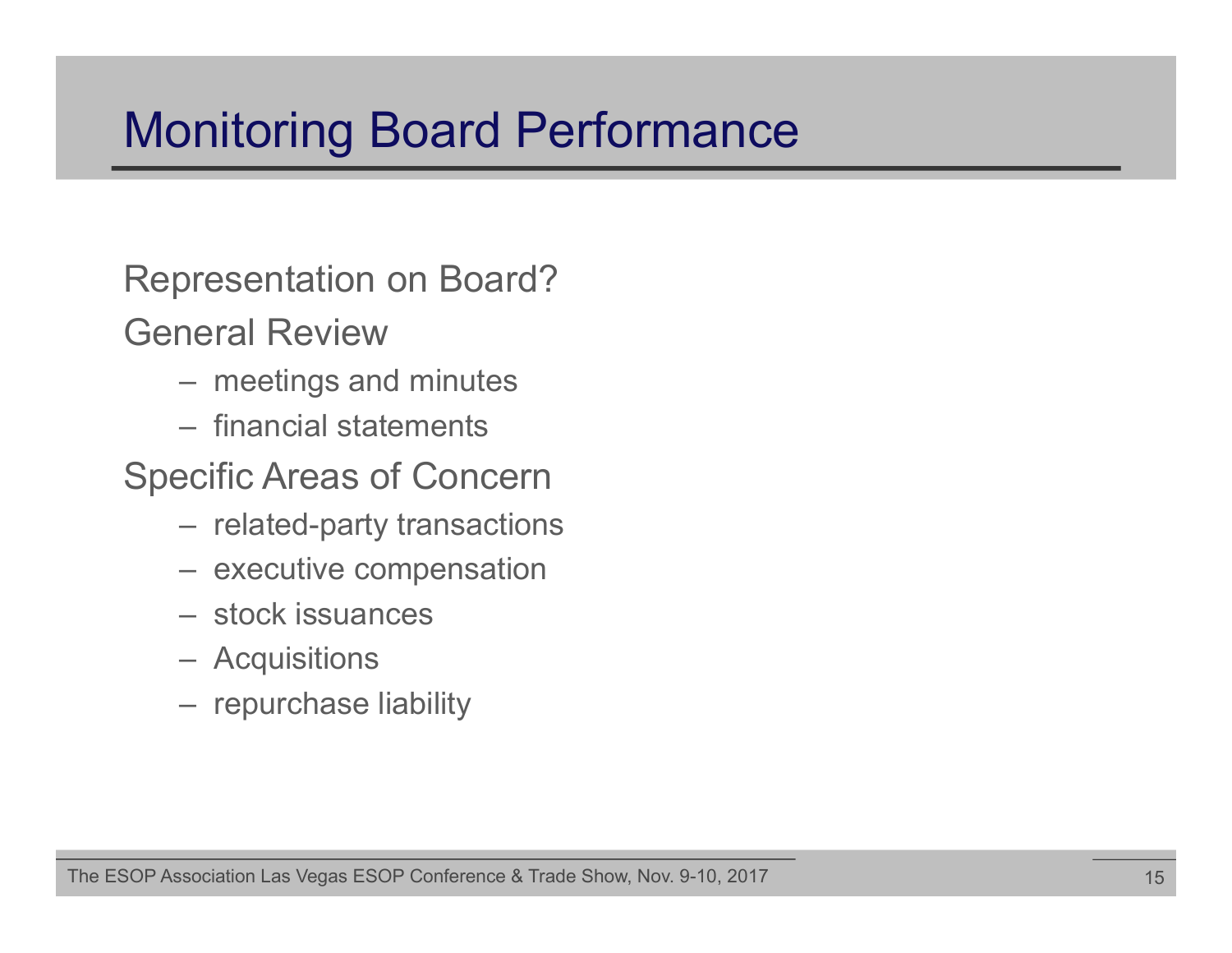## Valuation of ESOP Shares

- **ESOP must use an independent qualified** appraiser
- **Appraiser must report solely to the Trustee**
- **Ultimate conclusion of value is the Trustee's** responsibility
- **See DOL's Fiduciary Process Agreement** 
	- http://www.dol.gov/ebsa/pdf/esopagreement.pdf
	- http://www.nceo.org/DOL-Fiduciary-Process-AgreementESOP/pub.php/id/665/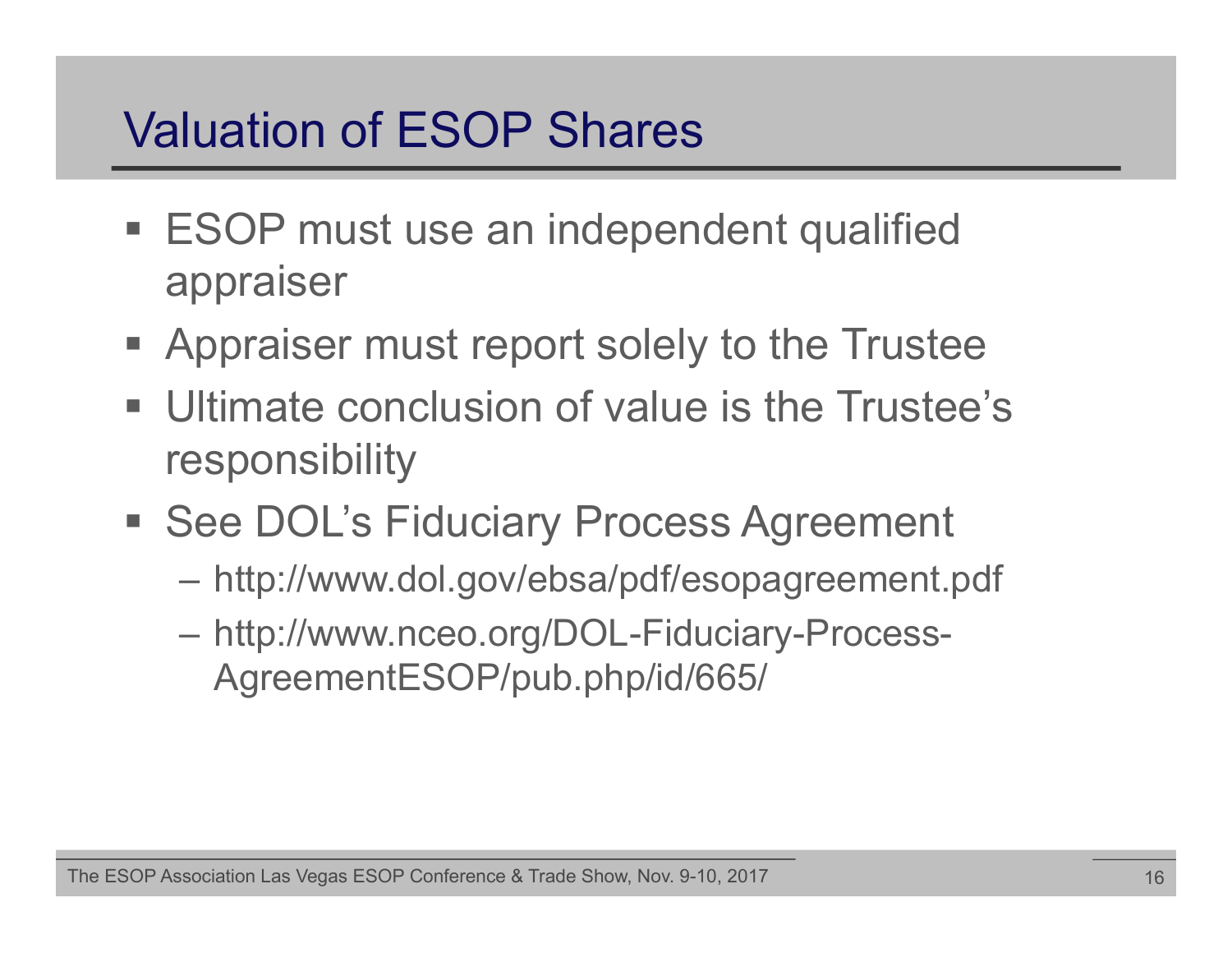## Repurchase Obligation

- **Example 1 Company responsibility**
- **Trustee should monitor**
- **Recycling vs. redemption**
- **Impact on valuation**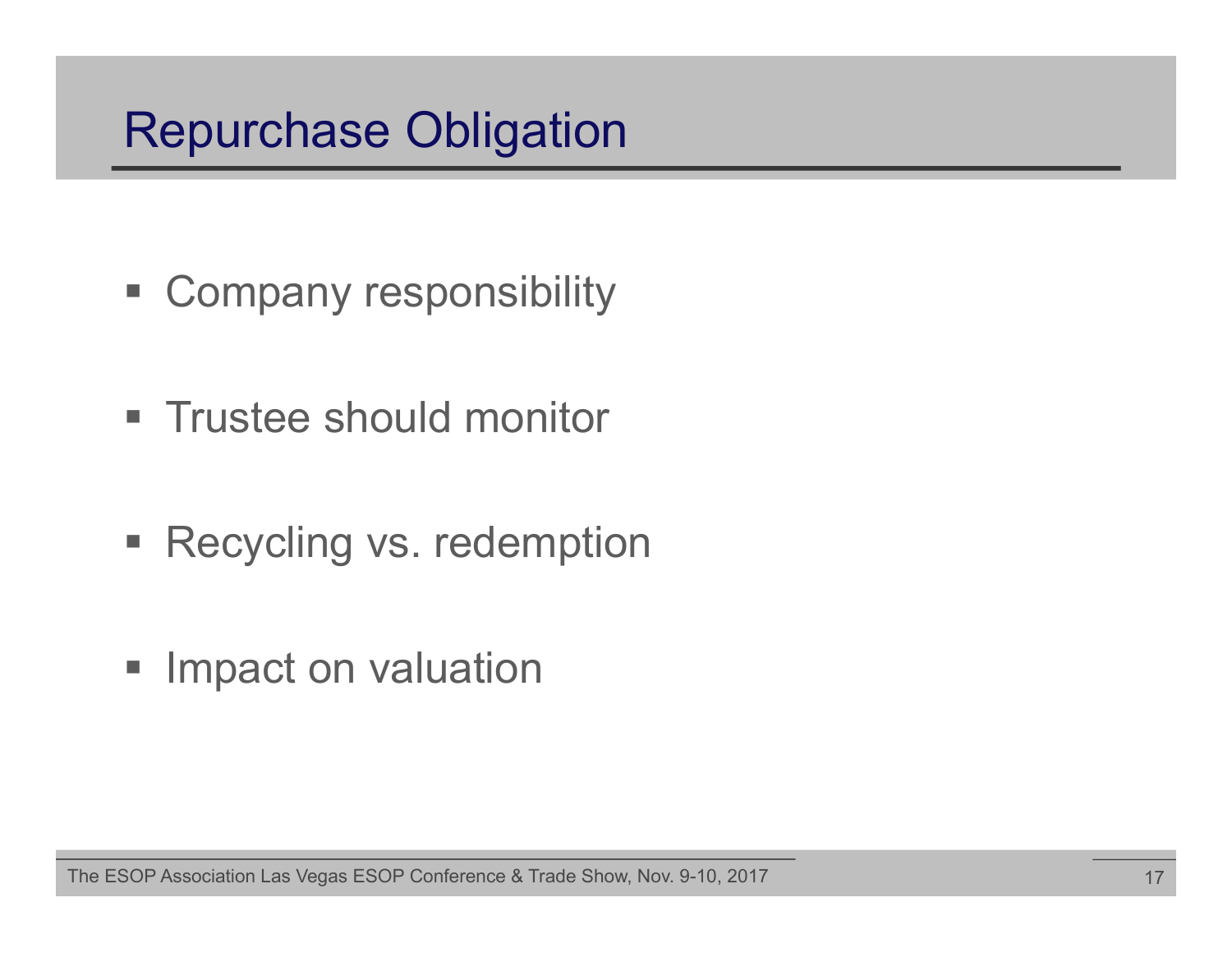## Recordkeeping / Trust Account

- $\blacksquare$ Maintain trust checking account
- $\blacksquare$  Retain custody of ESOP stock certificates for allocated shares
- **Submit annual report and accounting to company**
- $\mathbb{R}^n$ Monitor allocations
- **I Distributions**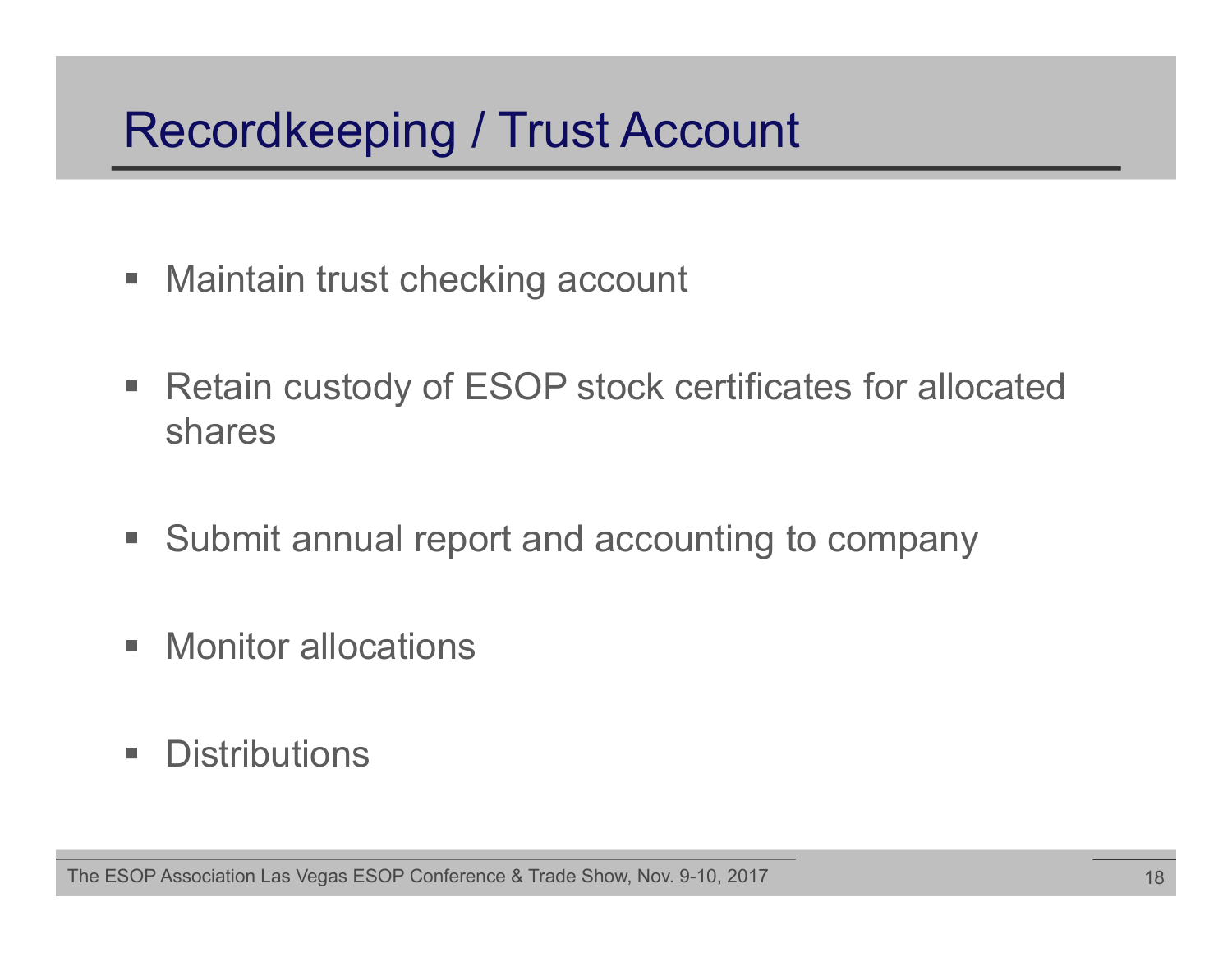## Trustee Role in Plan Administration

- $\blacksquare$  Trustee is not the Plan Administrator — the Trustee has no direct role in determining who is eligible or vested or who has what allocation under the plan (unless the Trustee has also been appointed to serve as the Plan Administrator).
- $\mathcal{L}_{\mathcal{A}}$  The Trustee should vet plan recordkeeping to make sure the calculation of plan assets and liabilities is correct, and that the appropriate compliance tests were performed and corrective action was taken if the test(s) failed.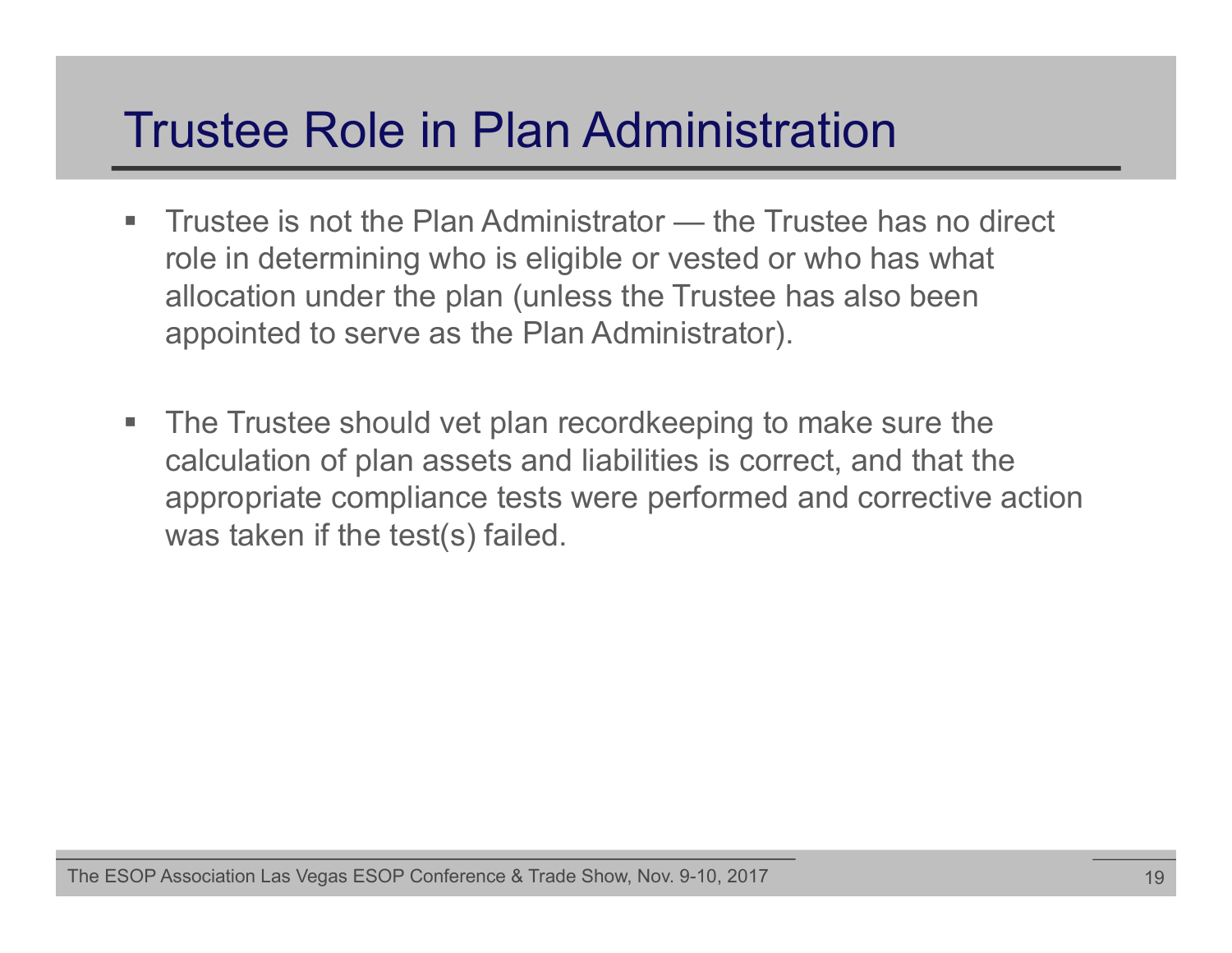## Special Issues - Offers

- **Sale of Business**
- ш Voting pass-through?
	- Fairness
	- Price
	- other terms/relative fairness
- **Purchase Offer to Trustee** 
	- Outside offer
	- Redemption offer from plan sponsor
- $\Box$ **Recapitalization**
- **See DOL's Fiduciary Process Agreement**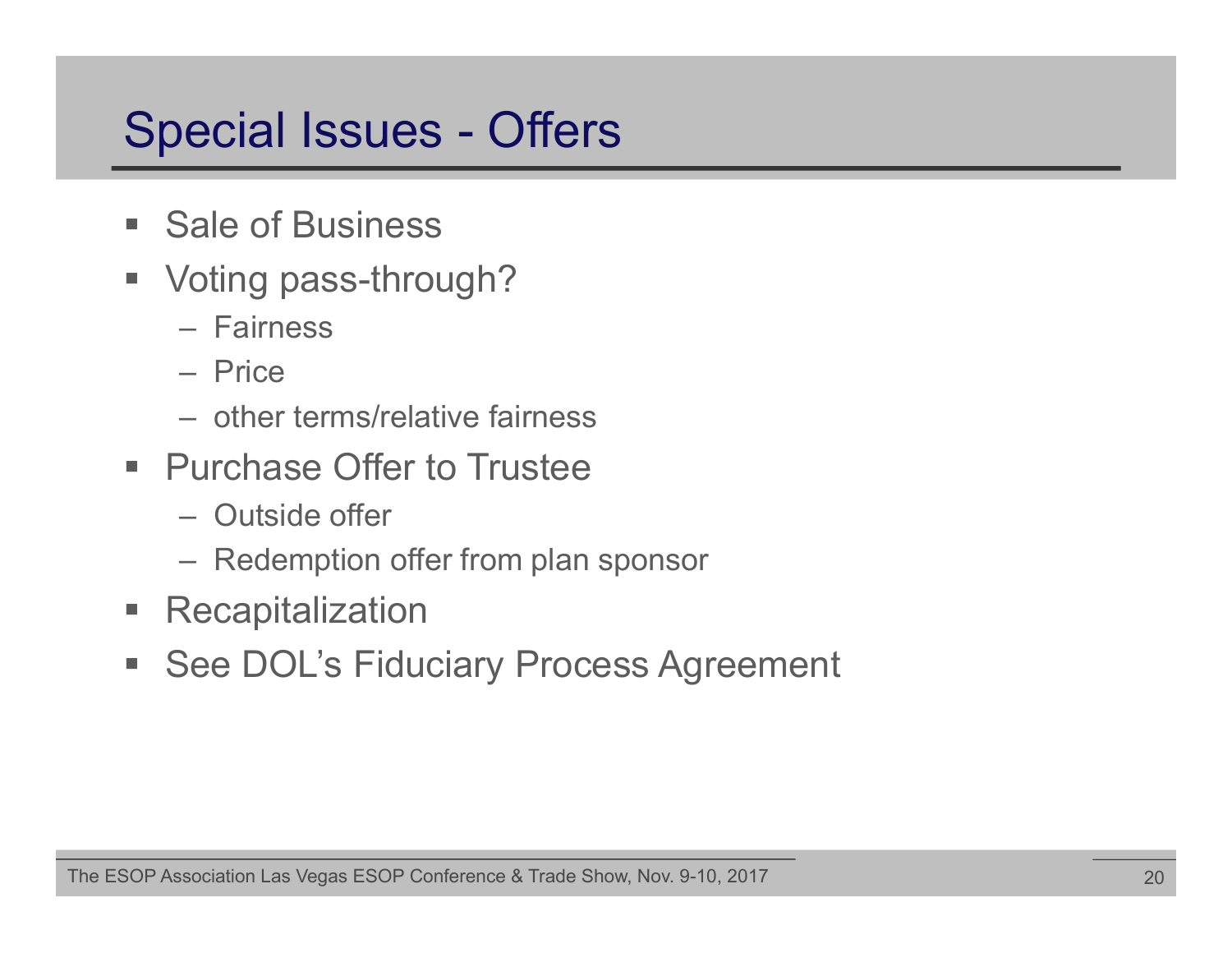#### Special Issues – Acquisition or Sale of ESOP **Shares**

Board considerations: fairness of transaction to corporation

- **Number 18 area in the set of any original EV is allocated Terms** are at least as favorable to corporation and shareholders as might be available from unrelated persons
- **Whether transaction will further corporation's interests**
- $\mathcal{L}_{\mathcal{A}}$ Whether approval process is fair
- П Focus on effect on shareholders as a whole
- T. Confidentiality and disclosure

Whether ESOP trustee is performing its role effectively?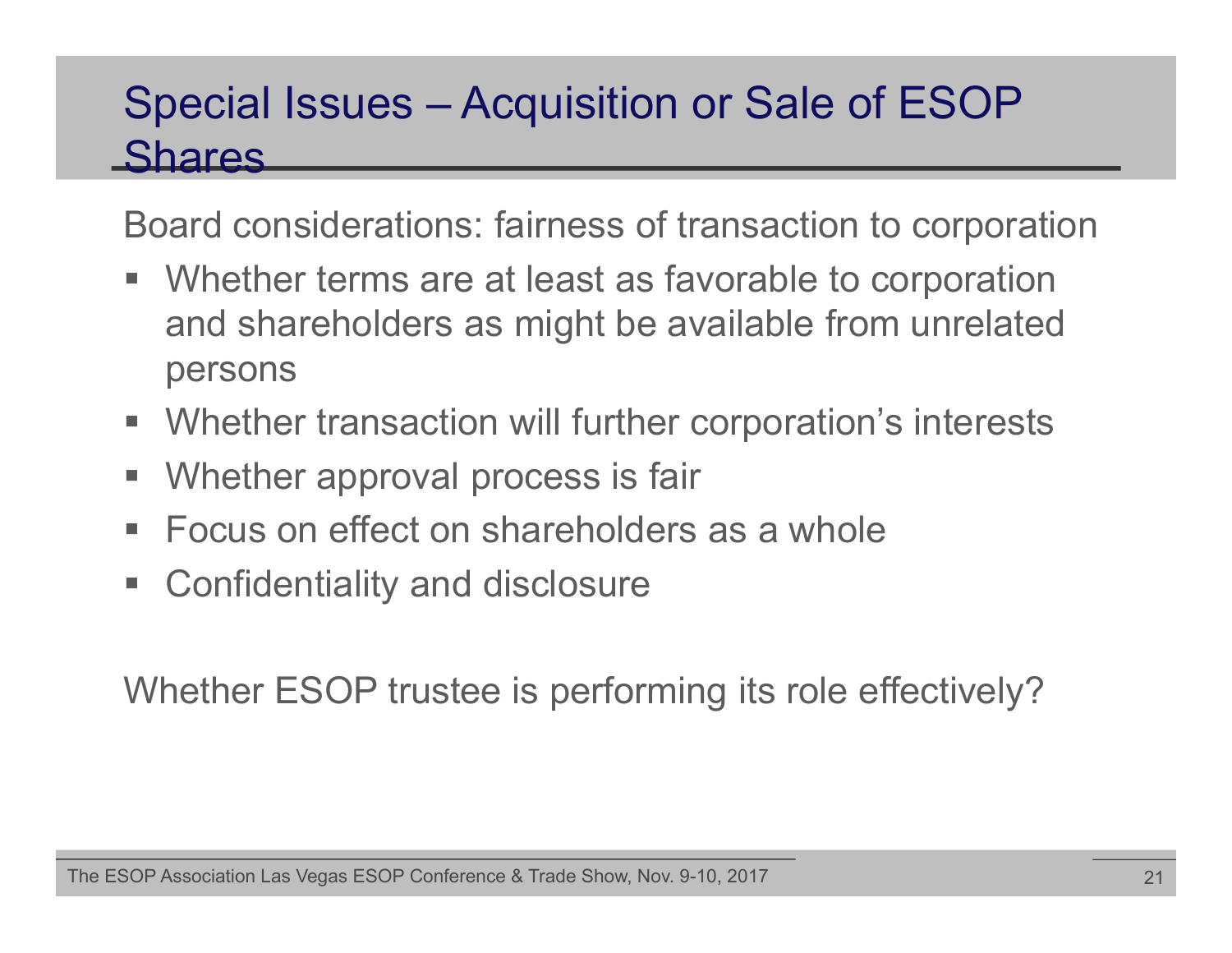#### Special Issues – Acquisition or Sale of ESOP Shares (cont'd)

An ESOP fiduciary should:

- Engage in a diligent, independent investigation of the entity involved
- **Uisit the company premises, review documents, and** interview management
- **Engage its own advisors**
- $\mathcal{L}_{\mathcal{A}}$  Actively participate in negotiation of price and terms of transaction
- Get what you pay for: control "in fact"?

See DOL's Fiduciary Process Agreement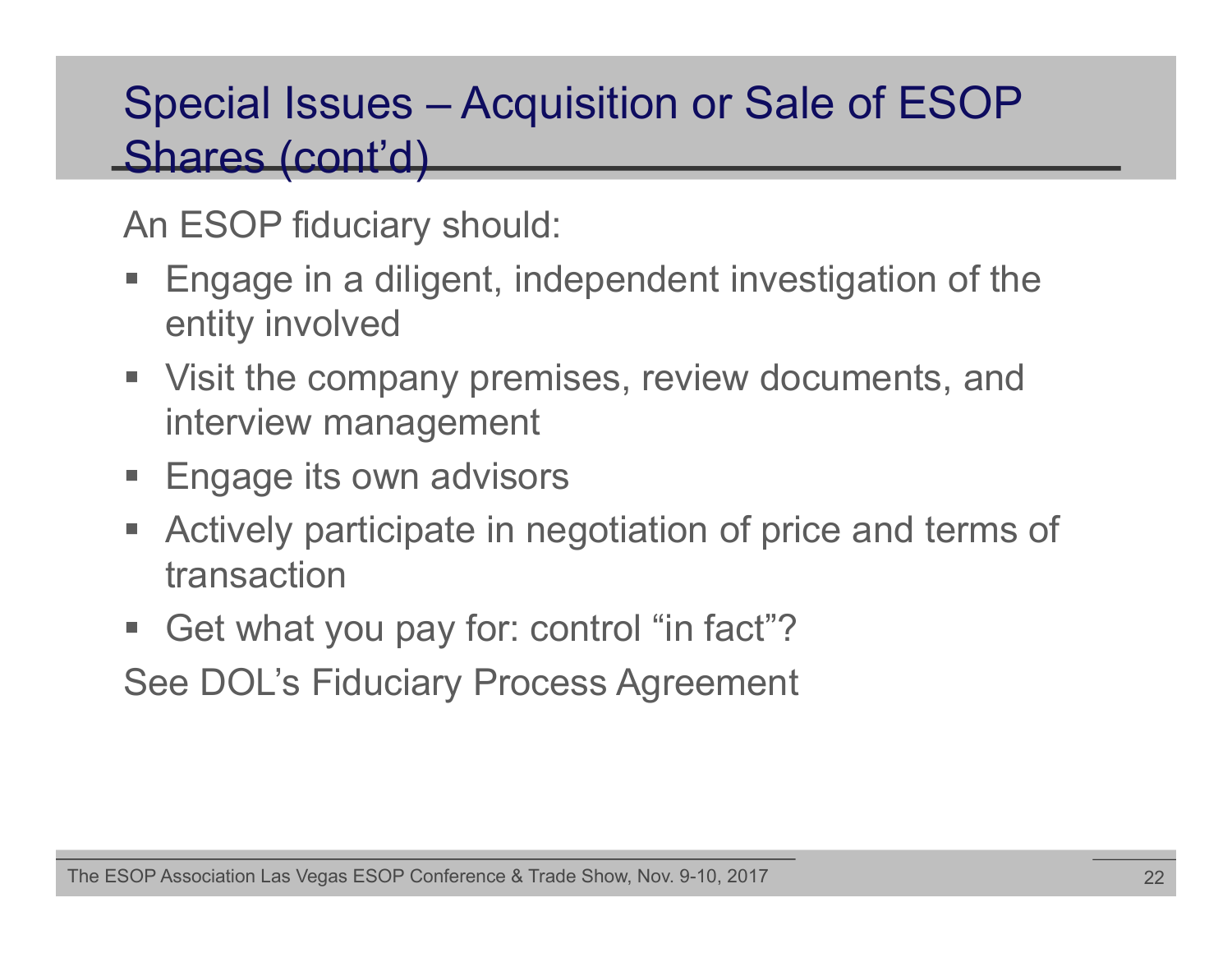#### Special Issues – Acquisition or Sale of ESOP Shares (cont'd)

An ESOP fiduciary should:

- **Have experience and knowledge to understand** nature of transaction and any investment, or engage advisors who have such experience and knowledge
- **Scrutinize the work of their advisors**
- Review predecessor fiduciary efforts, if any

#### See DOL's Fiduciary Process Agreement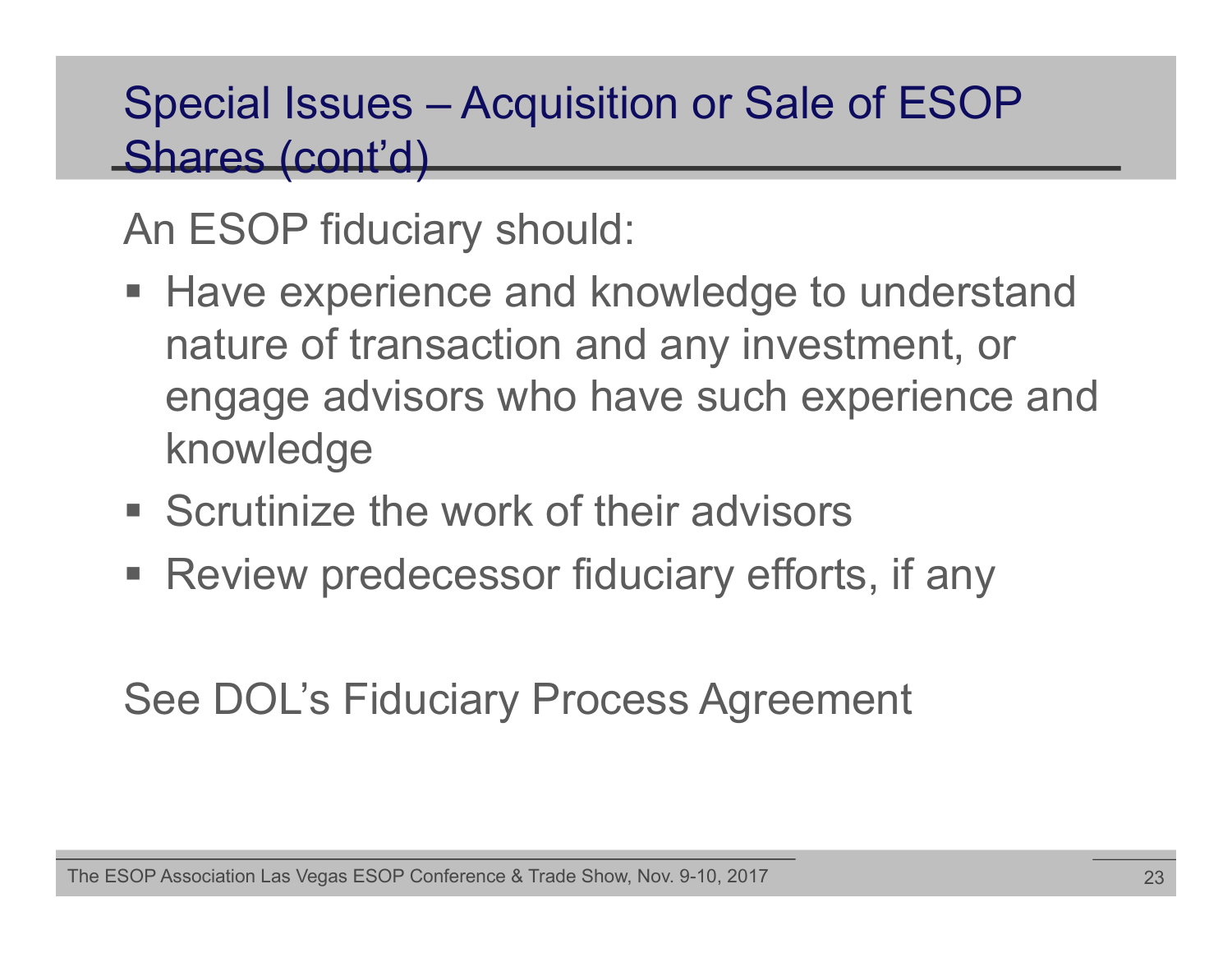## Special Issues – Executive Compensation

- Board is responsible for setting executive compensation
- $\Box$  . Trustee should review Board process and understand whether pay relates to performance
- Issues around compensation of outside directors
- $\mathbb{R}^n$ Trustee involvement benefits all parties
- $\mathbb{R}^n$ Outside compensation studies may be appropriate
- ш Board should have a compensation committee comprised of outside directors to approve compensation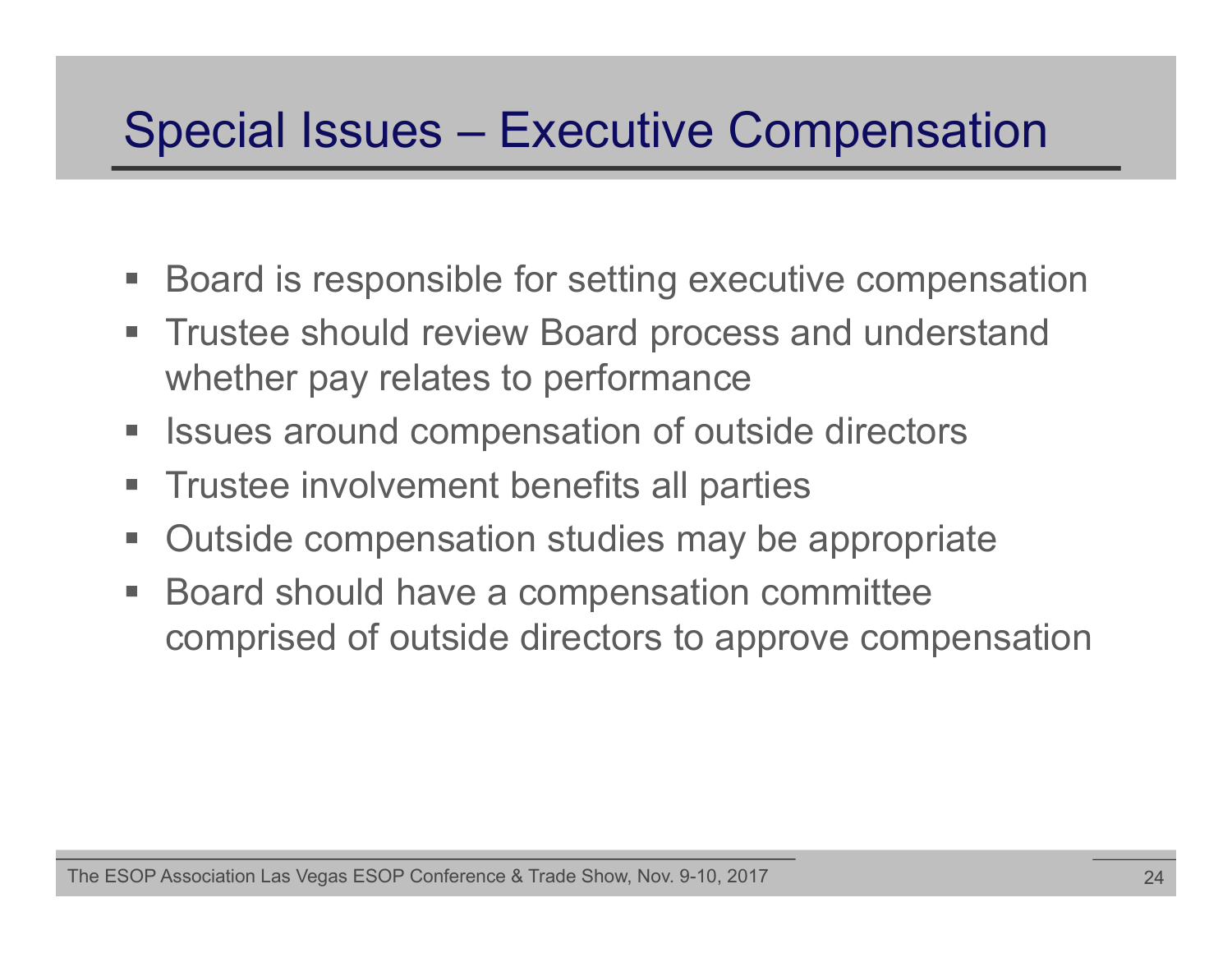## Special Issues – Conflicts of Interest

- Potential Conflict Situations
	- Board of Directors members' compensation
	- Multiple hats: Trustee, Director, Executive, Creditor, Guarantor, Shareholder or Warrant holder
- T. Conflict situations create heightened standard of review
- $\Box$  . Possible Solutions
	- Transparency; identify and disclose conflict
	- Hire independent fiduciary, remove or sequester conflicted person
	- Hire independent advisors
	- Document analysis and decisions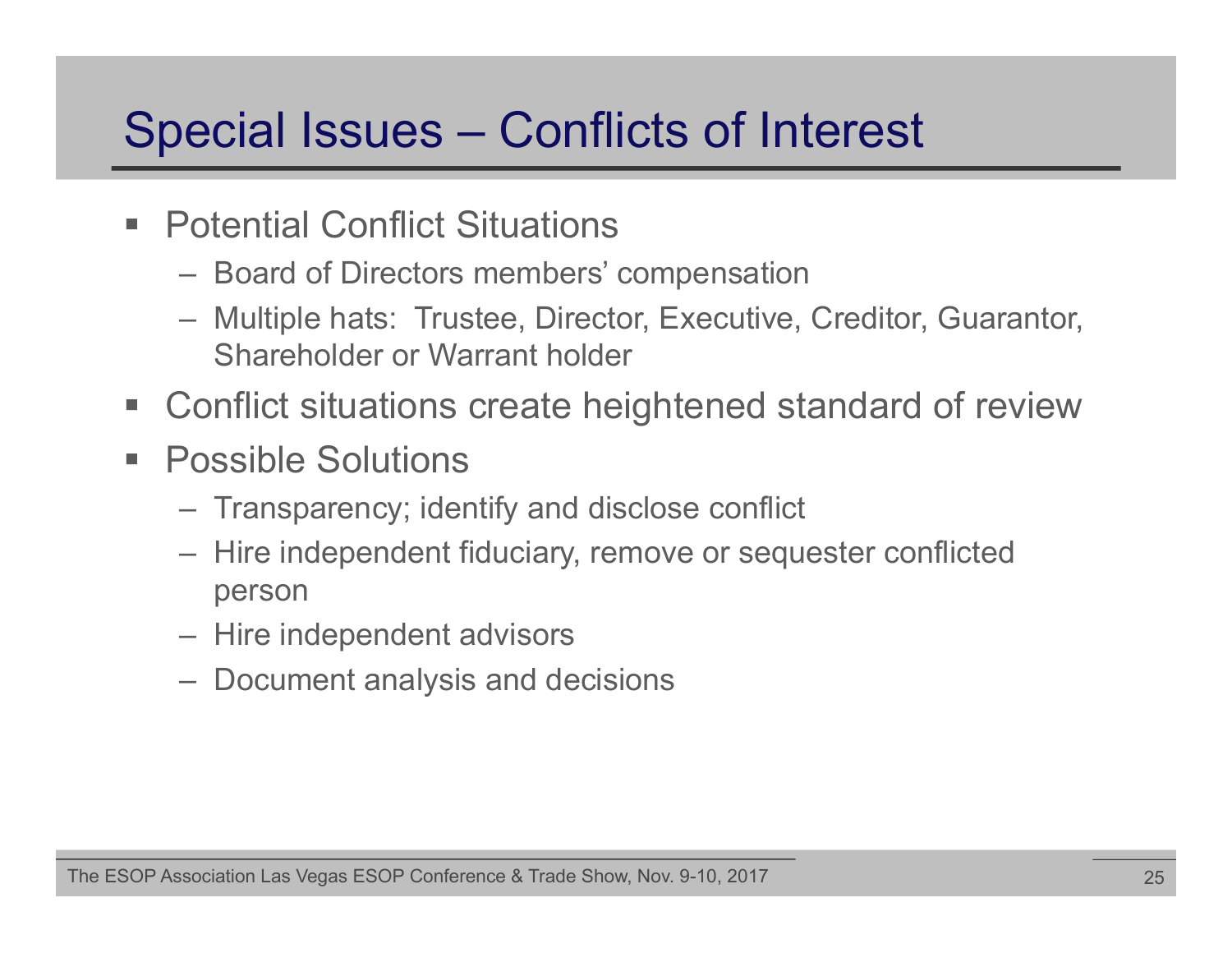## Best Practices

- $\Box$  Independent Directors
	- Add skills, experience, knowledge, perspective, resources, contacts
	- **Compensation**
- T. Frequency and conduct of meetings
- **Productive Board meetings with agenda and information** distributed before the meeting
- $\blacksquare$  Compensation and Audit Committee controlled by outside directors
- **Informed Directors and Trustee**
- $\mathcal{L}_{\mathcal{A}}$ Effective use of outside advisors
- $\mathcal{L}_{\mathcal{A}}$  Open communications between Trustee, Board, and **Officers**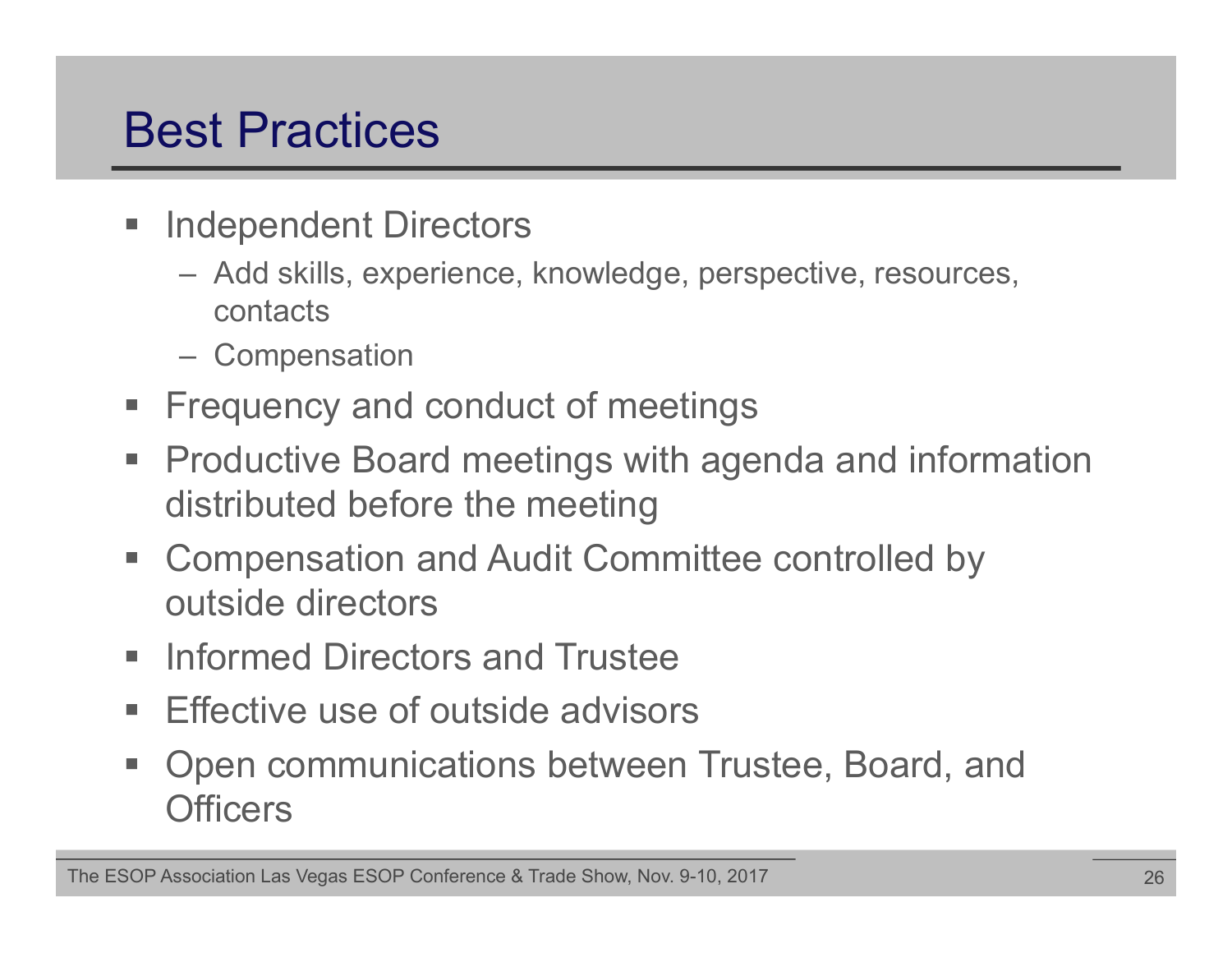

# **BOARD OF DIRECTORS' AND TRUSTEES' ROLES IN ESOPCOMPANIES: PART 2**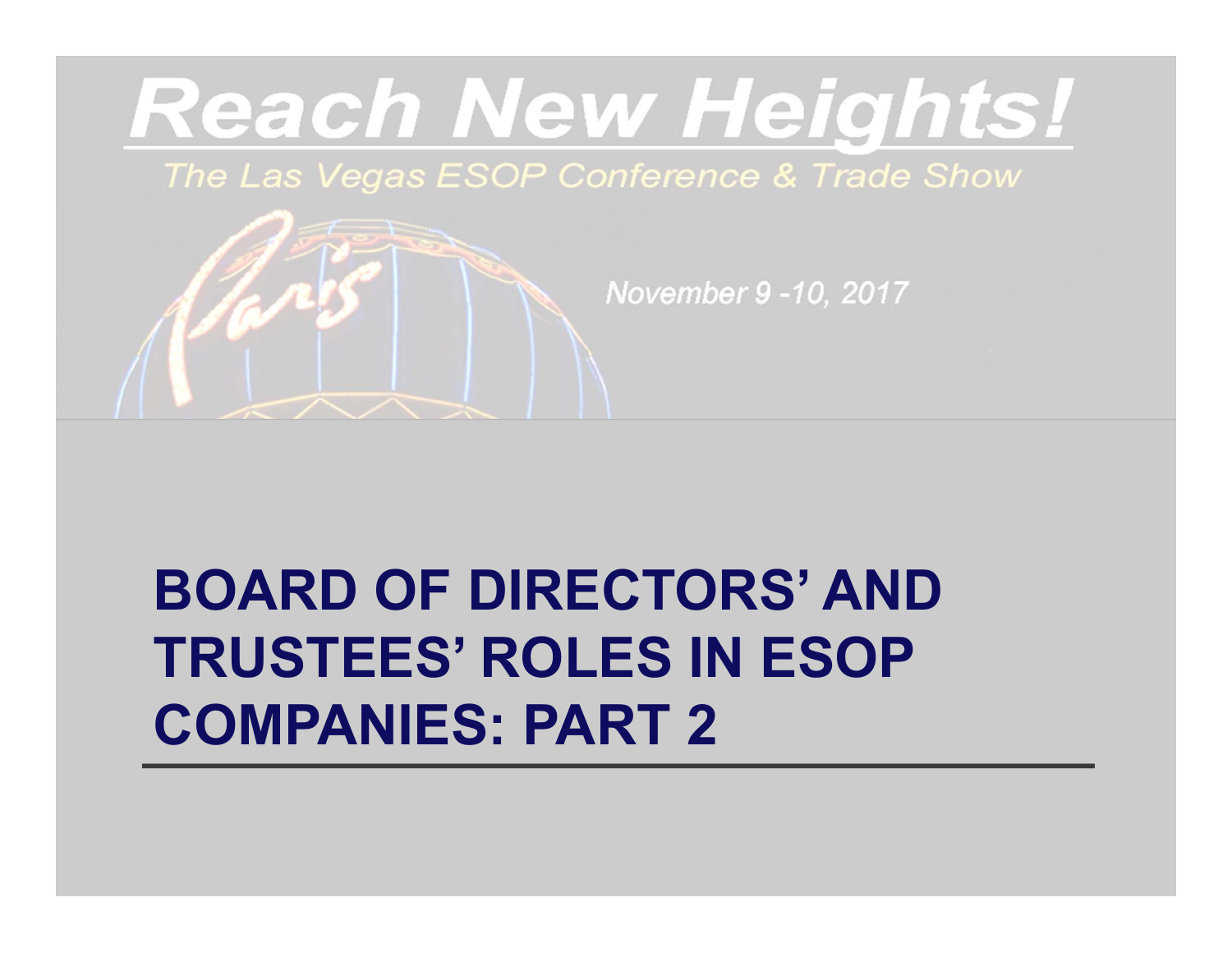## Christopher L. McLean



**Christopher L. McLean** Kaufman & Canoles, P.C. 757.624.3171clmclean@kaufcan.com

Christopher is <sup>a</sup> part of Kaufman & Canoles' ESOPs & Employee Benefits Group where he advises clients on <sup>a</sup> broad range of issues relating to qualified and nonqualified plans and corporate succession transactions. Christopher works with corporations and their shareholders in <sup>a</sup> wide range of M&A as well as exit transactions, including leveraged buyouts, stock sales and corporate redemptions, mergers, reorganizations, asset sales and purchases, and generational transfers.

Christopher's employee benefits practice focuses on the design, implementation, maintenance and compliance of employee stock ownership plans. Christopher works with both ESOP Sponsors and ESOP Trustees in initial stock purchase transactions, second stage transactions and sale transactions of successful ESOP companies. Christopher also advises ESOP Sponsors in the management of mature ESOPs including evaluating repurchase obligation options, resolving administrative issues, counseling on acquisitions and secondary purchase transactions, and coordinating and designing executive compensation plans complimentary to ESOPs.

Christopher's executive compensation practice involves <sup>a</sup> variety of nonqualified executive compensation plans. Christopher works with corporations in the design, adoption, implementation and compliance of nonqualified plans which have involved phantom stock, stock appreciation rights and other synthetic equity, stock options, restricted stock, deferred compensation and other executive compensation arrangements. Christopher also represents executives in the negotiation of executive compensation arrangements and employment agreements, taking an inclusive approach so to ensure the compensation structure is <sup>a</sup> part of the executive's broader trust and estate planning.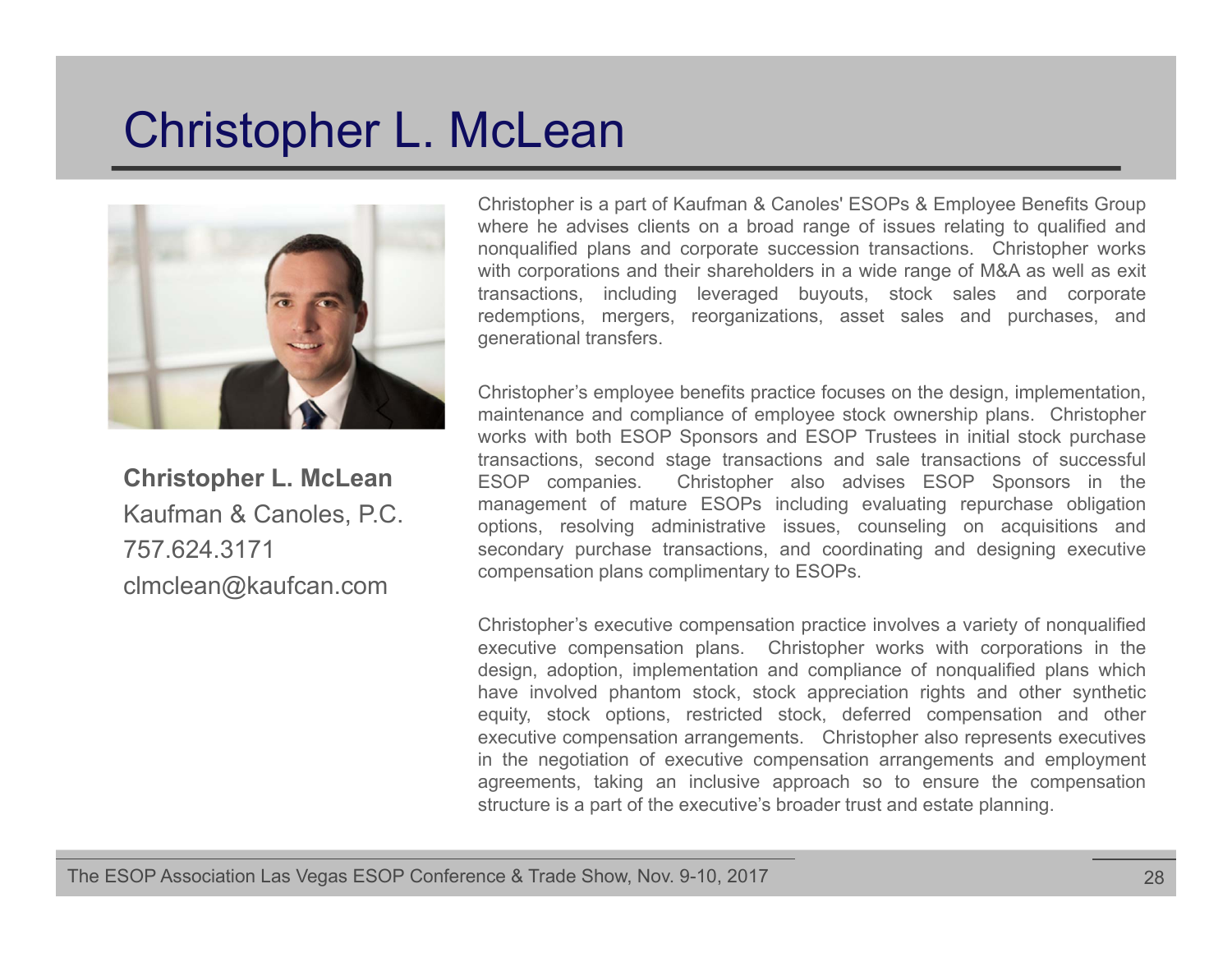#### Jared Kaplan



**Jared Kaplan**

Delaware Place Advisory Services, LLC 312.953.1535jared.kaplan@comcast.net

After 23 years at McDermott Will & Emery, Jerry retired from that firm to form Delaware Place Advisory Services LLC to assist on matters involving employee stock ownership plans, family business and corporate governance. He currently serves on the board of The Family Firm Institute and is its General Counsel. He has served on the boards of directors of <sup>a</sup> number of both family owned businesses and ESOP companies and has extensive experience in the areas of corporate finance, corporate tax and employee stock ownership plans (ESOPS). Jerry is <sup>a</sup> former Chair of the ESOP Association Legislative and Regulatory Advisory Committee, and currently serves on the Association's Valuation Advisory Committee. He is <sup>a</sup> founder of the Private Directors' Association, <sup>a</sup> member of the Economic Club of Chicago, the Association for Corporate Growth, the ESOP Association and the Lawyer's Club of Chicago.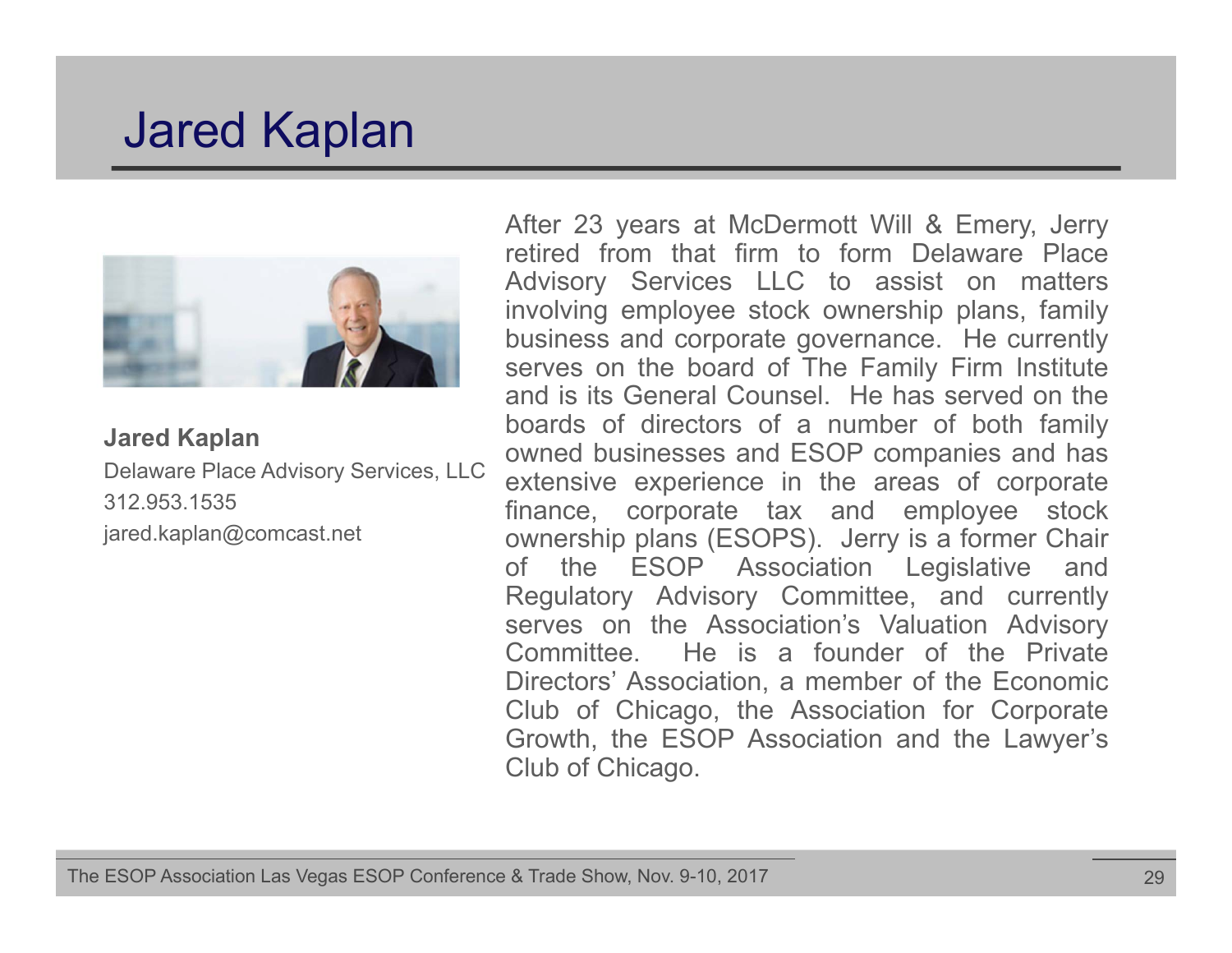## Al Harrington



**ALAN F. HARRINGTON, MBA** Director, Human Resources ESOP Plan Administrator/TrusteeWEB INDUSTRIES, INC. 508.573.7909AHarrington@webindustries.com

Al Harrington is the Director of Human Resources for Web Industries, Inc., at its headquarters in Marlborough, Massachusetts. He has served as its internal discretionary ESOP Trustee and Plan Administrator since 1994 and as <sup>a</sup> Trustee and the Plan Administrator for the 401(k) Plan since 1995. Al has been <sup>a</sup> presenter and frequent attendee at both National Center for Employee Ownership and ESOP Association conferences. He has completed the Certificate Program for Non-Professional ESOP Fiduciaries offered at the Rady School of Management at the University of California in San Diego. Al serves on the Board of Directors of two local non-profit organizations and is the Moderator for his Church. He serves on the Empower Retirement Plans Advisory Board, <sup>a</sup> subsidiary of Great-West Financial, and is <sup>a</sup> member of the ESOP Association's Interdisciplinary Advisory Committee on Fiduciary Issues. Al has <sup>a</sup> B.S. in Accounting from Northeastern University and an M.B.A. in Finance from Babson College.